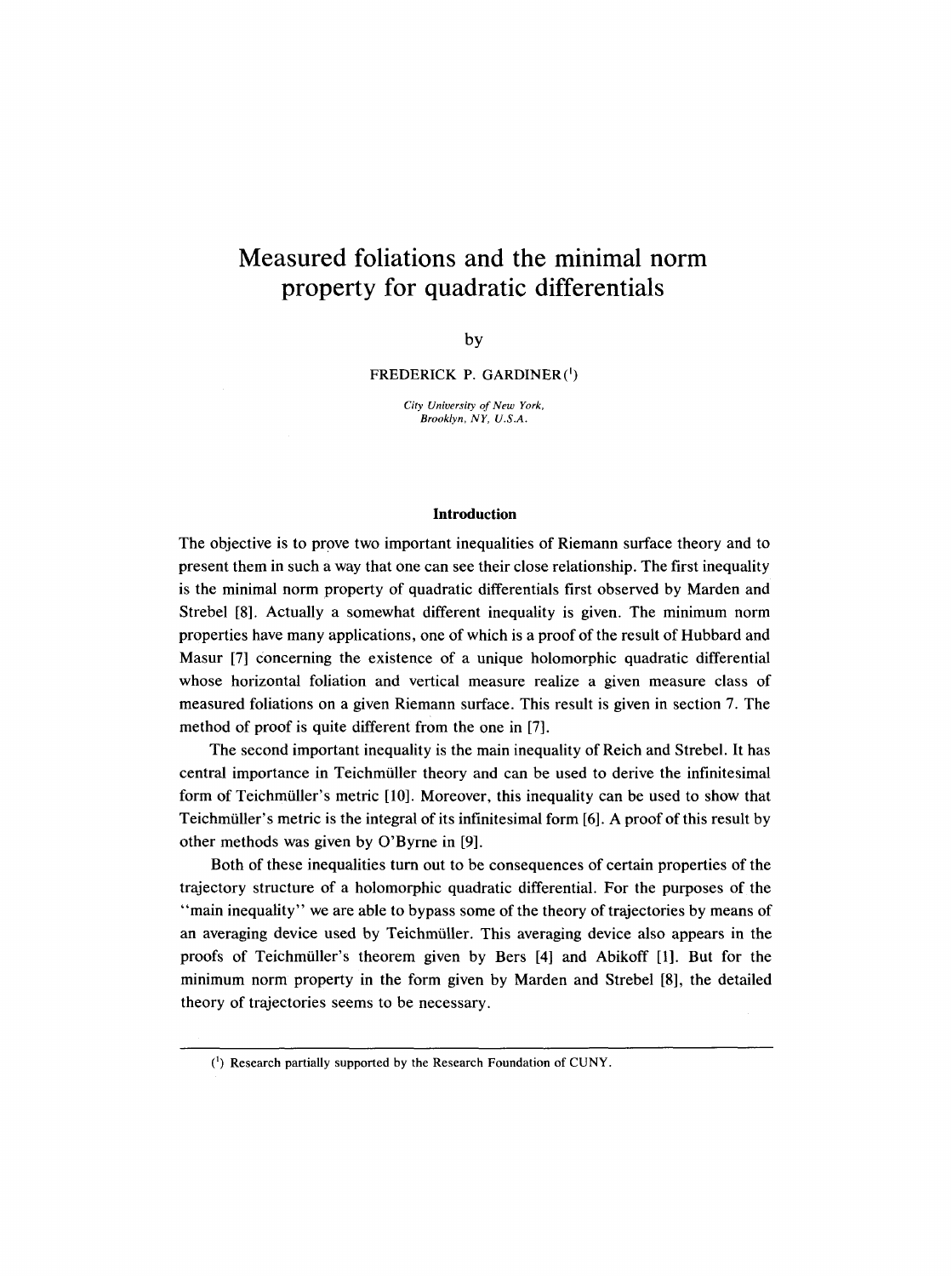#### **w 1. The trajectory structure of quadratic differentials**

Throughout this paper it is assumed that  $R$  is a Riemann surface obtained from a compact surface by removing at most a finite number of points. The removed points are called punctures. If g is the genus of R and n is the number of punctures, we will assume  $3g-3+n>0$ , except when  $g=1$  we allow *n* to be zero. This is enough to ensure that the space of integrable, holomorphic, quadratic differentials on  $R$  has positive dimension. By a quadratic differential  $\psi$  on R we mean a function defined on each coordinate patch in such a way that the expression  $\psi(z) dz^2$  is invariant. This means that if  $z_1$  and  $z_2$  are two different local coordinates defined in overlapping open sets in R, then the quadratic differential has two different representations  $\psi_1(z_1)$  and  $\psi_2(z_2)$ which are related by the equation  $\psi_1(z_1) = \psi_2(z_2)(dz_1/dz_1)^2$ . Unless otherwise specified we will assume  $\psi$  is continuous except at a finite number of points. We will not need to consider any weaker regularity properties.

A quadratic differential  $\varphi(z)$  is holomorphic if in addition each  $\varphi_i(z_i)$  is a holomorphic function of  $z_i$ . The order of a zero of  $\varphi$  is the order of the zero of  $\varphi_i(z_i)$  and this does not depend on which local coordinate  $z_i$  we use. If p in R and  $\varphi(p_0)=0$  and z is a local coordinate defined in a neighborhood of  $p_0$  with  $z(p_0)=z_0$ , we obtain a special kind of local coordinate  $\zeta$ , called a natural parameter, by letting

$$
\zeta(z) = \int_{z_0}^{z} \sqrt{\varphi(z)} dz.
$$

 $\ddot{\phantom{a}}$ 

It is clear that if  $\zeta_1(z_1(p))$  and  $\zeta_2(z_2(p))$  are two natural parameters coming from  $\varphi$  and defined in overlapping coordinate patches  $U_1$  and  $U_2$ , then

$$
\zeta_1(z_1(p)) = \pm \zeta_2(z_2(p)) + (\text{const})
$$
 (1)

for p in  $U_1 \cap U_2$ .

Notice that  $d\xi^2 = \varphi(z) dz^2$  for any natural parameter  $\zeta$  associated with  $\varphi$ . A parametric curve  $\gamma: I \rightarrow S$  is called a horizontal (vertical) trajectory of  $\varphi$  if, given any local coordinate z defined in a patch overlapping the image of  $\gamma$ , the function  $\varphi(\gamma(t))$  satisfies  $\varphi(\gamma(t)) \gamma'(t)^2 \ge 0$  ( $\leq 0$ ). This means that in the  $\zeta$ -plane, where  $\zeta$  is a natural parameter, the curve  $y(t)$  is transformed into a horizontal (vertical) line. Clearly, this notion is independent of which local parameter you take. In fact, if you take two different natural parameters, the transition mapping is of the form expressed by formula (1) and this preserves horizontal and vertical lines.

In an obvious sense, the horizontal and vertical trajectories of  $\varphi$  give two trans-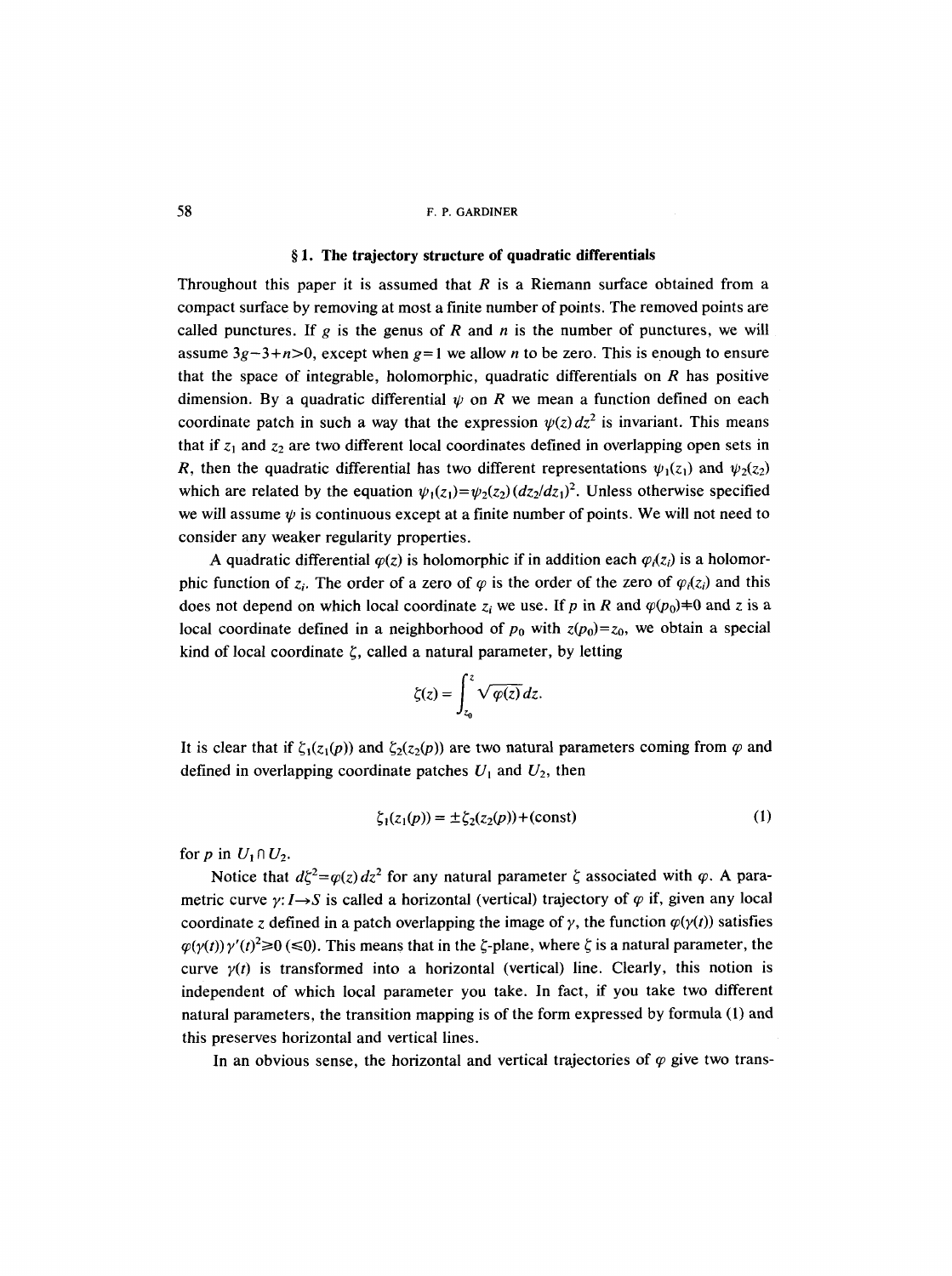verse foliations in R in a neighborhood of any nonsingular point of  $\varphi$ . With a slight extension of the notion of transversality, we can also include the singular points. Let  $\varphi$ have a zero of order m at p in R. At any such point there will exist a local coordinate z with  $z(p)=0$  such that  $\varphi(z) dz^2$  takes the form  $z^m dz^2$ . Let  $d\zeta=z^{m/2}dz$ . Although for odd integers m,  $\zeta$  is not a single-valued function of z, for any integer  $m=-2$  a radial line to (where  $t\geq0$  and  $|\omega|=1$ ) emanating from the origin in the z-plane will be horizontal if  $(t\omega)^{m}\omega^{2} \ge 0$ , that is if  $\omega^{m+2}=1$ . It turns out that in order for  $\varphi$  to have finite norm, m must be  $\geq -1$ . For the case where  $m=1$ , the trajectories in the z-plane have the appearance shown in Figure I.

The directions of the vertical trajectories come from the equation  $\omega^{m+2} = -1$ . We say that two foliations are transversal at a singular point if they have  $C<sup>1</sup>$ -topological structure equivalent to the horizontal and vertical trajectories of  $z^m dz^2$  for some integer  $m \ge -1$ .

#### **w 2. Invariants for quadratic differentials**

Any nonconstant, holomorphic, quadratic differential  $\varphi$  on R carries with it several invariants. First of all there is the area element

$$
dA_{\varphi} = |\varphi(z)| dx dy = d\xi d\eta
$$

where  $\zeta = \xi + i\eta$  is any natural parameter. From this one obtains the norm of  $\varphi$  by letting

$$
\|\varphi\| = \iint_R |\varphi(z)| dx dy.
$$

Of course the area element and the norm are defined even for nonholomorphic quadratic differentials. If  $||\varphi|| < \infty$  and  $\varphi$  is holomorphic on R, then it is elementary (by switching to polar coordinates) to see that  $\varphi$  can have at most simple poles at the punctures of R.

The expression  $ds_{\omega} = |\varphi|^{1/2} |dz|$  is a line element. The  $\varphi$ -length of a piecewise differentiable arc  $\gamma$  in R is  $l_{\varphi}(\gamma) = \int_{\gamma} ds_{\varphi}$ . Away from the singularities of  $\varphi$  and in terms of a natural parameter  $\zeta$ , one has  $ds^2 = d\xi^2 + d\eta^2$ , so local geodesics away from singularities are just straight line segments in the  $\zeta$ -plane. However, at singularities geodesics can have vertices. Although the curvature of the metric  $ds_{\varphi}$  is not defined at singular points, in an intuitive sense the points where  $\varphi$  is zero contribute to negative curvature. Since we will consider the trajectory structure of quadratic differentials which are holomorphic in  $R$ , there is a negative-curvature-like property which forces global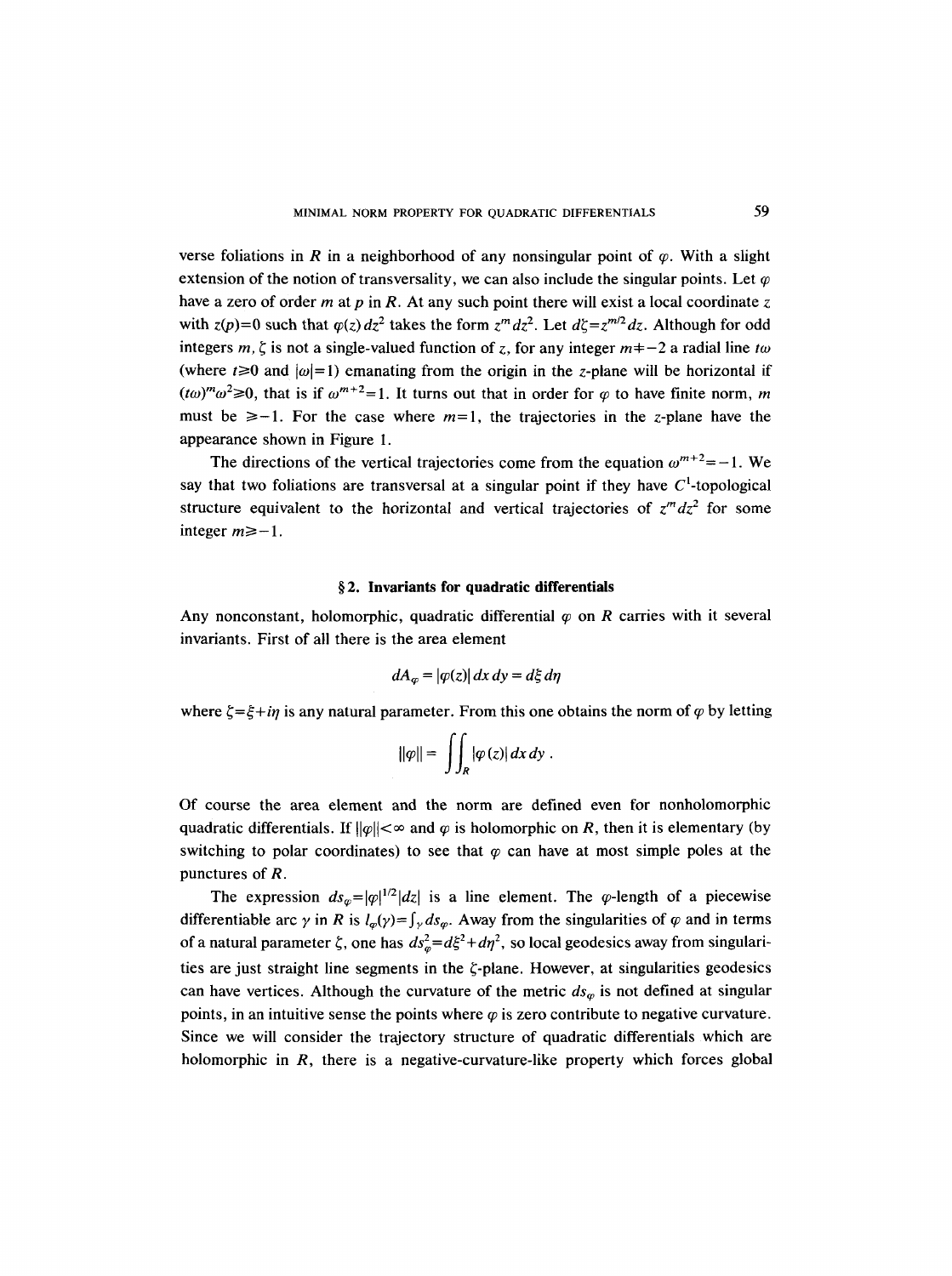

geodesics to be unique. In our approach, we will not need to prove this, but the fact that  $\varphi$  is holomorphic in R will enter in an essential way.

For our purposes, the most important notion is the height of a curve. By definition, if  $\gamma$  is a differentiable curve on R, its height with respect to  $\varphi$  is given by

$$
h_{\varphi}(\gamma) = \int_{\gamma} |\operatorname{Im} \sqrt{\varphi(z)} \, dz|.
$$
 (2)

Similarly, its width is given by

$$
w_{\varphi}(\gamma) = \int_{\gamma} |\text{Re}\sqrt{\varphi(z)} dz|.
$$
 (3)

Obviously the  $\varphi$ -length of a curve is greater than or equal to its width and its height.

We call a trajectory critical if, when it is continued in either direction, it meets a singularity of  $\varphi$ . Let  $b_{\varphi}$  be the subset of R which consists of the union of all critical vertical trajectories. Since there are a finite number of singularities of  $\varphi$ ,  $b_{\varphi}$  consists of finitely many smooth images of intervals, and therefore,  $b_{\varphi}$  has measure zero. (In the generic case,  $b_{\varphi}$  is a dense subset of R.)

# **w 3. A minimal norm property**

Now let  $\psi(z) dz^2$  be a quadratic differential on R, but not necessarily holomorphic. All we need is sufficient regularity of  $\psi$  so that line integrals of the type  $h_{\psi}(\beta) = \int_{\beta} |\text{Im} \sqrt{\psi(z)} dz|$  are well-defined for every vertical segment  $\beta$  of the holomorphic quadratic differential. The following theorem is analogous to but quite different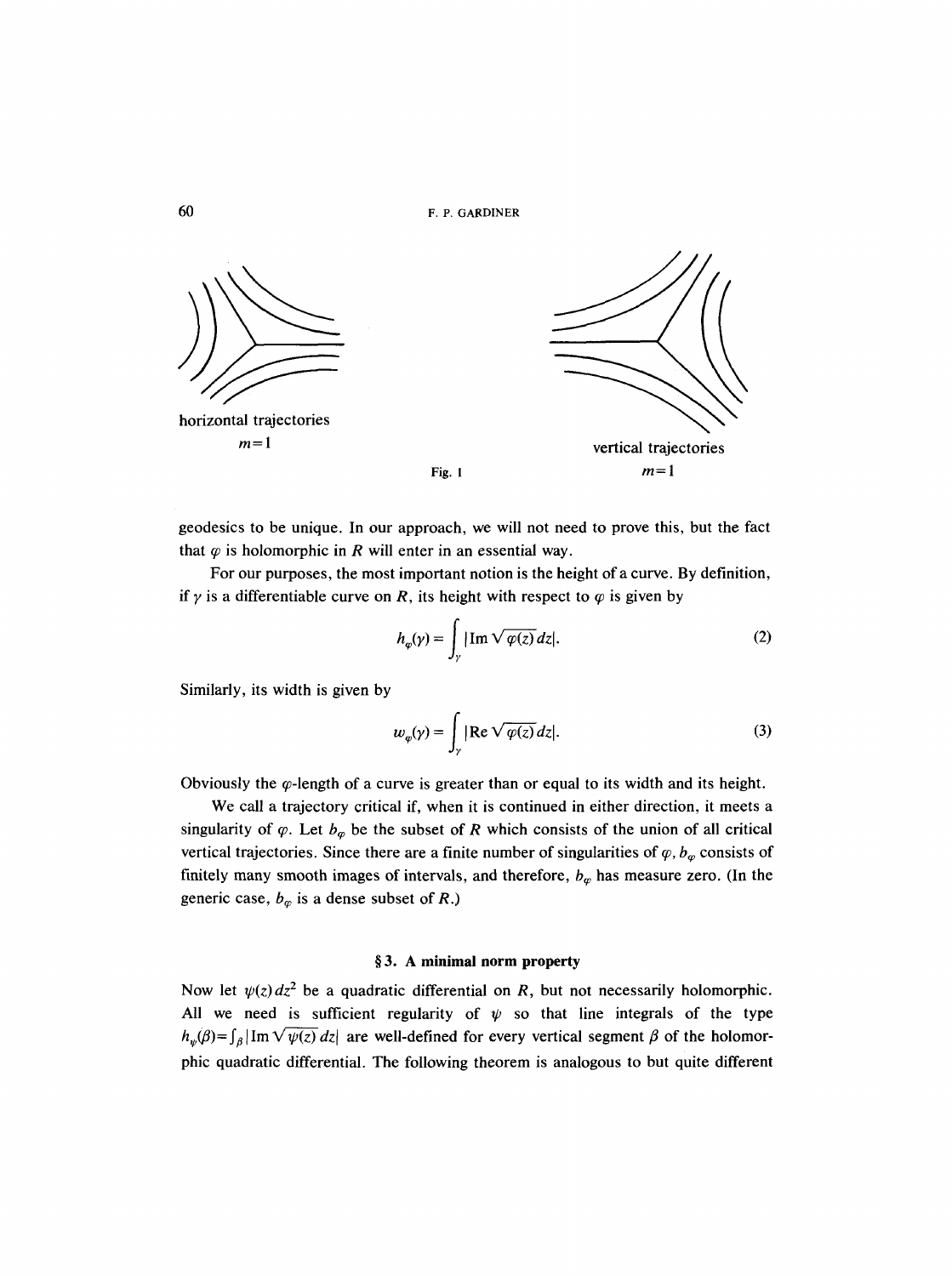from the minimal norm property given by Marden and Strebel [8]. The proof we follow imitates Teichmüller's averaging trick which is contained in Bers' fundamental paper [41.

THEOREM 1. *Let q~ be a holomorphic quadratic differential on R with*   $\|\varphi\| = \int_R |\varphi(z)| dx dy < \infty$  and for which every noncritical vertical trajectory can be *continued indefinitely in both directions. Let*  $\psi(z) dz^2$  *be another quadratic (not necessarily holomorphic) differential which is continuous on R. Assume there exists a constant*  $M>0$  *such that for every noncritical vertical segment*  $\beta$ , one has  $h_{\omega}(\beta) \leq h_{\omega}(\beta) + M$ . Then

$$
\|\varphi\| \le \iint_{R} |\sqrt{\varphi(z)}| \, |\sqrt{\psi(z)}| \, dx \, dy. \tag{4}
$$

*Remarks.* (1) Any holomorphic quadratic differential  $\varphi$  on a compact Riemann surface or a compact surface with finitely many punctures for which  $||\varphi|| < \infty$  will satisfy the hypothesis on the trajectories of  $\varphi$ .

(2) When we say the noncritical trajectories can be continued indefinitely in both directions, we do not exclude the possibility that they may be closed.

To give the proof we need the following lemma.

LEMMA 1. *Let g be a continuous nonnegative function on R and let g be integrable with respect to the areal element*  $|\varphi(z)| dx dy$  *induced by the holomorphic quadratic differential*  $\varphi$ *. Let*  $\varphi$  *satisfy the hypotheses of Theorem 1 and*  $\zeta$  *be a natural parameter for*  $\varphi$ *. Then the function h*( $\zeta$ )=g( $\zeta$ +*i* $\tau$ )+g( $\zeta$ -*i* $\tau$ ) *is well-defined on R-b<sub>y</sub> and* 

$$
\iint_{R} h(\zeta) d\xi d\eta = 2 \iint_{R} g(\zeta) d\xi d\eta.
$$
 (5)

*Proof.* First note that integrating over R and over  $R-b_{\varphi}$  are equivalent since  $b_{\varphi}$  is a set of measure zero. Since noncritical trajectories can be continued indefinitely in both directions, after choice of orientation, the expression  $g(\zeta + i\tau)$  is well-defined for  $\zeta$ on any particular noncritical trajectory. Thus  $g(\xi + i\tau) + g(\xi - i\tau)$  is well-defined on  $R-b_{\varphi}$ , independently of the choice of orientation of any particular trajectory. Since the locally defined mapping  $\zeta \rightarrow \zeta + i\tau$  has Jacobian identically equal to one, the expression  $h(\zeta) d\xi d\eta$  has the same local mass as  $2g(\zeta) d\xi d\eta$  and thus one has (5).

To proceed with the proof of the theorem, let p be a point of  $R - b_{\varphi}$  and define a nonnegative function  $g(p)$  by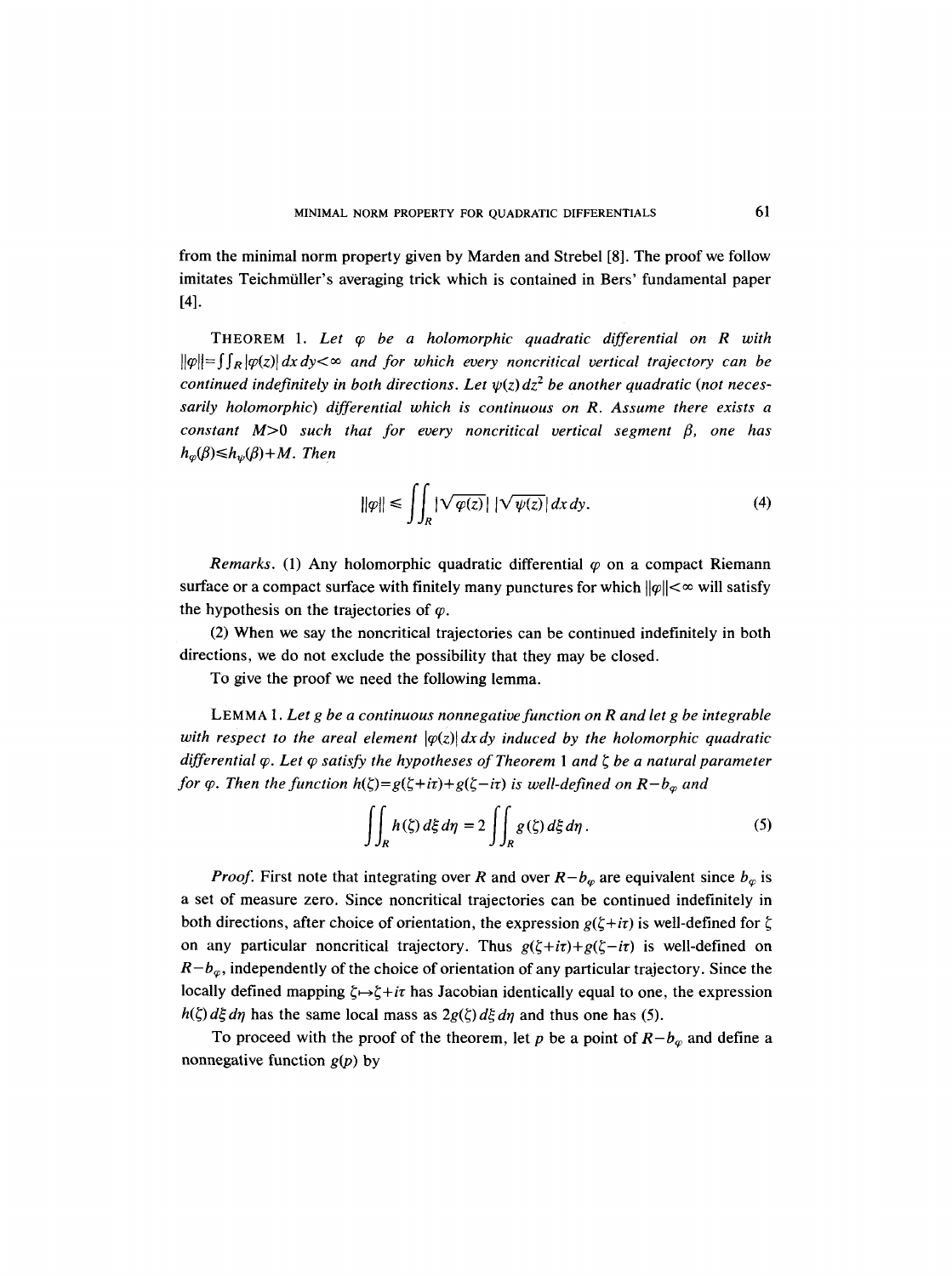$$
g(p) = \int_{\beta_p} |\operatorname{Im} \sqrt{\psi(s)} \, ds|, \tag{6}
$$

where  $\beta_p$  is the vertical segment for  $\varphi$  with height b and midpoint p.

Notice that if an orientation of  $\beta_p$  is selected, then  $g(p)$  can be rewritten as

$$
g(p) = \int_{-b/2}^{b/2} |{\rm Im} \sqrt{\psi(p+it)} \, i \, dt| = \int_0^{b/2} (|{\rm Re} \sqrt{\psi(p+it)}| + |{\rm Re} \sqrt{\psi(p-it)}|) \, dt
$$

and this formula is valid no matter which orientation is selected. Thus, one finds that

$$
\iint_{R} g(p) d\xi d\eta = \int_{0}^{b/2} \iint_{R} |\text{Re}\sqrt{\psi(p+it)}| + |\text{Re}\sqrt{\psi(p-it)}| d\xi d\eta dt.
$$

From Lemma 2, the right hand side of this equation becomes

$$
2\int_0^{b/2}\iint_R |\text{Re }\sqrt{\psi(\zeta)}| \,d\xi \,d\eta \,dt
$$

and thus, we obtain

$$
\iint_{R} g(\zeta) d\xi d\eta = b \iint_{R} |\text{Re}\sqrt{\psi(\zeta)}| d\xi d\eta . \tag{7}
$$

A word concerning the meaning of the integral on the right hand side of (7) is in order. The variable  $\zeta$  is assumed to be a natural parameter for the quadratic differential  $\varphi$ . If  $\zeta_1$  and  $\zeta_2$  are two natural parameters defined in overlapping neighborhoods and, if in terms of these parameters the quadratic differential  $\psi$  is represented by  $\psi_1$  and  $\psi_2$ , then  $\psi_1(\zeta_1)=\psi_2(\zeta_2) (d\zeta_1/d\zeta_1)^2$ . Since  $d\zeta_1/d\zeta_1 = \pm 1$ , the expression  $|\text{Im }\sqrt{\psi(\zeta)}| d\zeta d\eta$  is defined independently of the choice of natural parameter. However, if one uses a local parameter  $z$  (not necessarily natural), the integrand in the right hand side of  $(7)$  ceases to be invariant.

We can now proceed to the proof of the theorem. From the hypothesis we know that

$$
b \le \int_{\beta_p} |\operatorname{Re} \sqrt{\psi(z)} \, dz| + M
$$

where  $\beta_p$  is the vertical segment of height b with midpoint p. This means that  $b-M \leq g(p)$  for all p in  $R-b_{\varphi}$ . From (7), this implies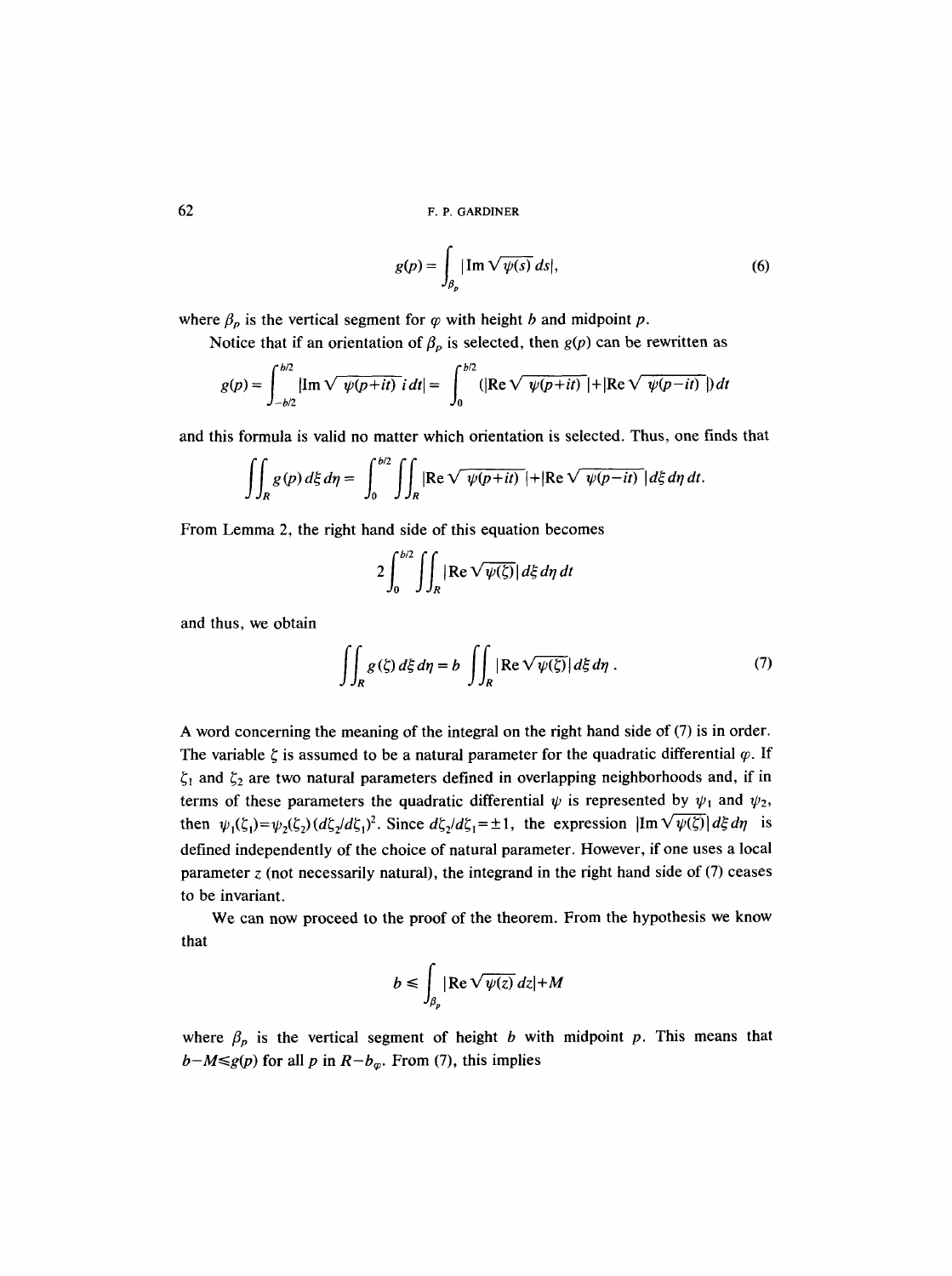$$
(b-M)\iint_{R}d\xi d\eta \le b\iint_{R}|\text{Re}\sqrt{\psi(\zeta)}|\,d\xi d\eta . \tag{8}
$$

Dividing both sides by  $b$  and taking the limit as  $b$  approaches infinity, one obtains

$$
\iint_{R} d\xi \, d\eta \le \iint_{R} |\text{Re}\,\sqrt{\psi(\xi)}| \, d\xi \, d\eta \le \iint_{R} |\sqrt{\psi(\xi)}| \, d\xi \, d\eta. \tag{9}
$$

Notice that  $\varphi(\zeta) \equiv 1$  for any natural parameter  $\zeta$ , so the integrand on the right hand side of (9) may be multiplied by  $|\sqrt{\varphi(\zeta)}|$  without changing it. Of course, the purpose of this is to render it invariant under changes of holomorphic local parameters. Then (9) becomes

$$
\iint_{R} |\varphi(z)| dx dy \le \iint_{R} |\text{Re}\sqrt{\psi(\zeta)}| d\xi d\eta \le \iint_{R} |\sqrt{\psi(z)}\sqrt{\varphi(z)}| dx dy, \qquad (10)
$$

and this proves the theorem.

THEOREM 2. Let  $\varphi$  and  $\psi$  satisfy the same hypothesis as in Theorem 1. Then

$$
\|\varphi\| \le \|\psi\| \tag{11}
$$

*and, if this inequality is an equality, then*  $\psi(z) \equiv \varphi(z)$ *.* 

*Proof.* Schwarz's inequality gives

$$
\iint_{R} |\sqrt{\psi(z)}\sqrt{\varphi(z)}| \, dx \, dy \le ||\psi||^{1/2} ||\varphi||^{1/2}.
$$
 (12)

Substituting this into (10) and dividing both sides by  $\|\varphi\|^{1/2}$  yields (11). Moreover, if you have equality in  $(11)$ , then  $(10)$  and  $(12)$  yield

$$
\|\varphi\| \le \iint_R |\sqrt{\psi(z)} \sqrt{\varphi(z)}| \, dx \, dy \le \|\varphi\|
$$

and, when an application of Schwarz's inequality yields equality, the two functions must be multiples of one another. Thus  $|\sqrt{\psi(z)}| = c|\sqrt{\varphi(z)}|$ . Since (10) is an equality, one has  $c=1$ . Equality in (10) also forces Re $\sqrt{\psi(\zeta)}=\pm 1$  for any natural parameter  $\zeta$ . Since  $\varphi(\zeta)=1$  and  $|\varphi(\zeta)| = |\psi(\zeta)|$ , this obviously forces  $\psi(\zeta)=1$ , for any natural parameter  $\zeta$ . Thus  $\psi = \varphi$  and the proof is complete.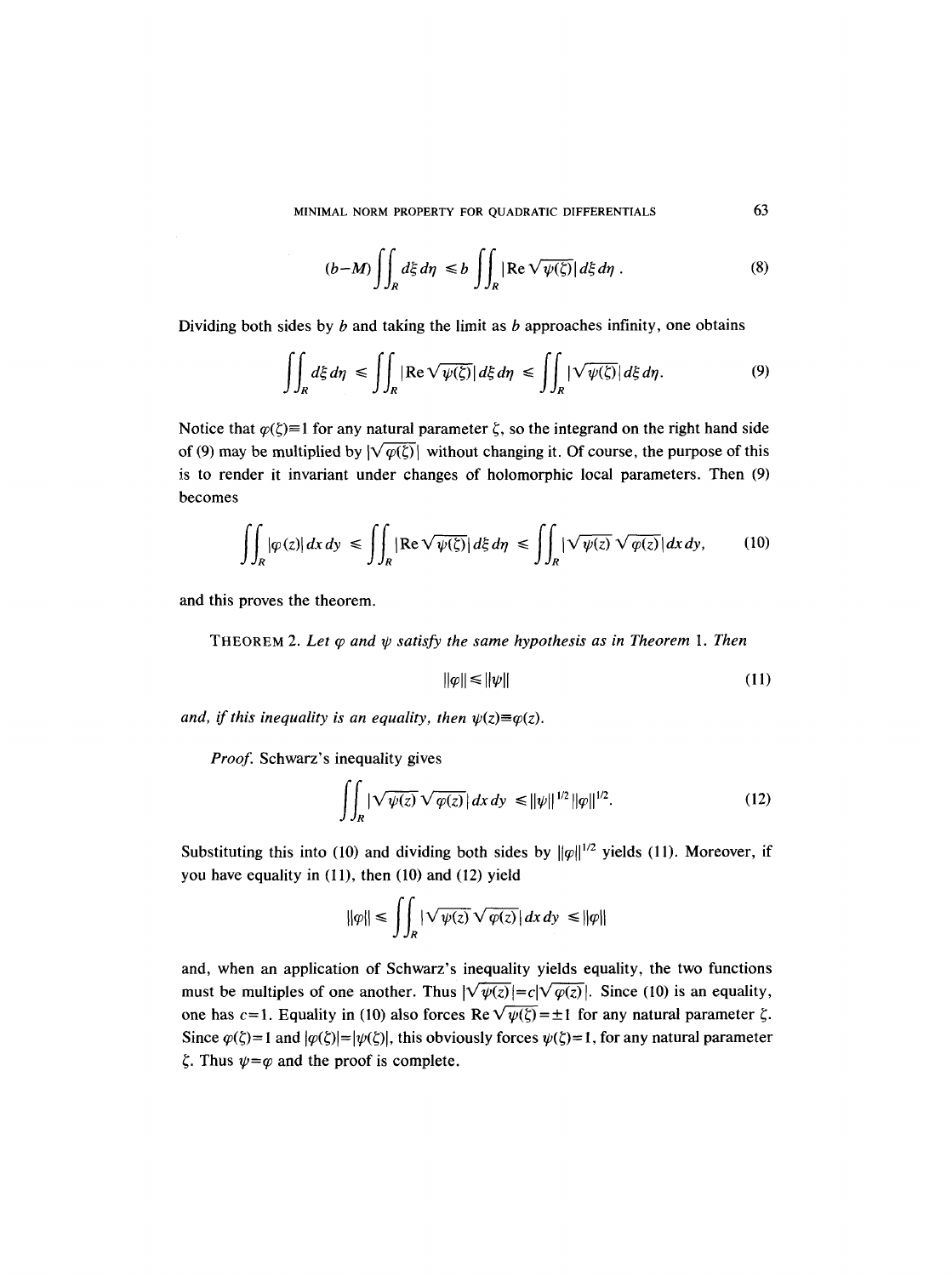#### **w 4. The main inequality**

In order to obtain the "main inequality" of Reich and Strebel from Theorem 1, we need two lemmas. The first says that the height of a noncritical vertical segment is minimum among all homotopic arcs with the same endpoints. The second concerns the extent to which a quasiconformal self-mapping of R which is homotopic to the identity can distort heights.

LEMMA 2. Let  $\varphi$  be a holomorphic quadratic differential on R and  $\tilde{R}$  be the *universal covering surface of R. Let*  $\beta$  *be a differentiable mapping of a closed interval into a vertical trajectory of*  $\varphi$  *such that a lifting*  $\beta$  *of*  $\beta$  *is a one-to-one mapping into R. Let Y be any differentiable mapping from the same interval into R with the same endpoints as*  $\beta$  *and which is homotopic to*  $\beta$  *with fixed endpoints. Then*  $h_{\varphi}(\beta) \leq h_{\varphi}(\gamma)$ *.* 

*Proof.* Our first step is to lift the curves  $\beta$  and  $\gamma$  and the differential  $\varphi$  to the universal covering surface  $\tilde{R}$ , where they become  $\tilde{\beta}$ ,  $\tilde{\gamma}$  and  $\tilde{\varphi}$ . Notice that  $h_{\tilde{\varphi}}(\tilde{\beta}) = h_{\varphi}(\beta)$ and  $h_{\phi}(\tilde{\gamma}) = h_{\phi}(\gamma)$ . We select the liftings of  $\beta$  and  $\gamma$  in such a way that  $\tilde{\beta}$  and  $\tilde{\gamma}$  have coinciding initial and terminal points and there is a homotopy connecting  $\beta$  and  $\tilde{\gamma}$  with fixed endpoints in  $\overline{R}$ .

The next step is to replace  $\tilde{\gamma}$  by a homotopic curve made up of a chain of vertical and horizontal segments  $\tilde{\alpha}_1 \tilde{\beta}_1 ... , \tilde{\alpha}_n \tilde{\beta}_n$  for which  $h_{\varphi}(\Pi_{i=1}^n \tilde{\alpha}_i \tilde{\beta}_i) \leq h_{\varphi}(\tilde{\gamma})$ . To see that this can be done, we cover  $\tilde{\gamma}$  by parametric disks parameterized by natural parameters. Then we take a subdivision  $\{x_i\}_{i=1}^m$  of the interval such that each  $\tilde{\gamma}([x_{i-1},x_i])$  is contained in one parametric disk. Within each disk it is a simple matter to see that  $\tilde{\gamma}([x_{i-1},x_i])$  can be replaced by one horizontal and one vertical segment, such that the height of the vertical segment is less than or equal to the height of  $\tilde{\gamma}([x_{i-1},x_i])$ .

The third step is to observe that we may assume  $\tilde{\alpha}_1 \tilde{\beta}_1 ... \tilde{\alpha}_n \tilde{\beta}_n$  has no selfintersection. This is achieved in two stages. First one arranges for the number of points of self-intersection to be finite. The only way they could be infinite is for part of a segment  $\tilde{\alpha}_i$  (or  $\tilde{\beta}_i$ ) to coincide with part of segment  $\tilde{\alpha}_i$  (or  $\tilde{\beta}_i$ ). If this happens it is clear that  $\tilde{\alpha}_j$  or  $\tilde{\beta}_j$  may be shifted slightly to the side in one of the parametric disks without losing the homotopy. The second stage prescribes a way of reducing the number of selfintersections by at least one. You move along the path until you come to the first selfintersection point. Then you proceed along the path marking as you go in red until you return to that intersection point. The part marked in red may contain further intersection points. Whether it does or not, you delete from the path the part marked in red.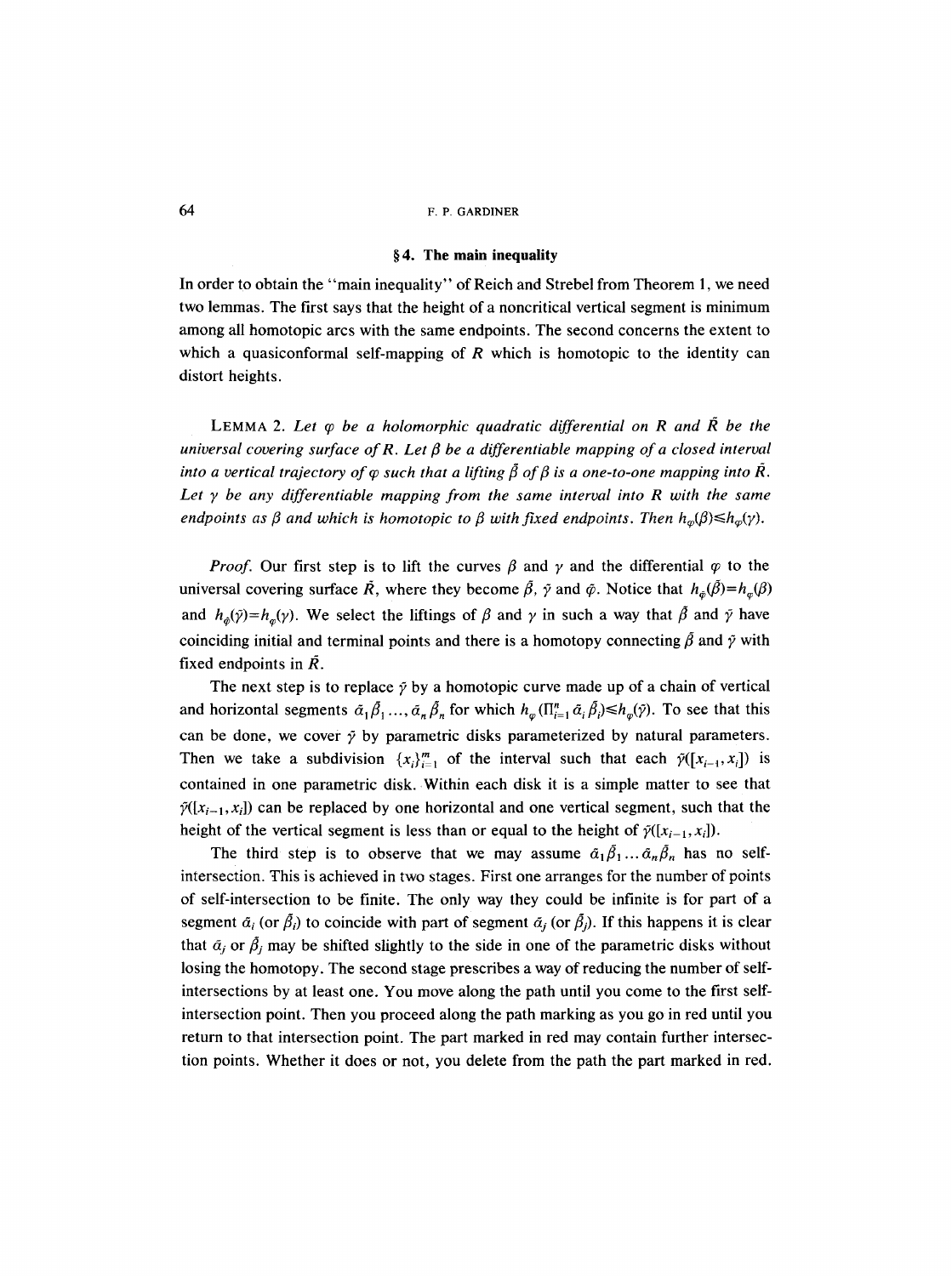You have reduced by at least one the number of self-intersection points and you have not lost the homotopy because  $\tilde{R}$  is simply connected.

The fourth step is to observe that you may assume  $\tilde{\alpha}_1 \tilde{\beta}_1, ..., \tilde{\alpha}_n \tilde{\beta}_n$  does not intersect  $\beta$  except at the two endpoints. Since the inequality to be proved is  $h_{\omega}(\tilde{\beta}) \leq \sum_{i=1}^n h_{\omega}(\tilde{\beta}_i)$ , one simply deletes the segments where  $\tilde{\beta}$  is common with any of the  $\beta_i$  and then one proves the inequality between each successive point of intersection.

The fifth and final step is to treat the case where  $\tilde{\beta}$  and  $\tilde{\alpha}_1\tilde{\beta}_1\ldots\tilde{\alpha}_n\tilde{\beta}_n$  joined at the two endpoints make up a simple closed curve C. We will do this by defining a measurepreserving injective map from  $\tilde{\beta}$  into  $\mathbf{U}_{i=1}^n \tilde{\beta}_i$  defined at all but a finite number of points of  $\hat{\beta}$ . Given a point on  $\hat{\beta}$ , we consider the horizontal trajectory  $\hat{\alpha}$  passing through this point inside the curve C. Since  $\bar{\varphi}$  has only finitely many zeros inside C, by omitting consideration of finitely points of  $\beta$  we can assume the horizontal trajectory is noncritical inside of C. It must be a crosscut, by which we mean  $\tilde{\alpha}$  is a simple arc with two endpoints on the curve C. We will omit the proof of this rather elementary fact. It depends on the fact that  $\ddot{\varphi}$  has no poles. A second important fact is that, while one of its endpoints is on  $\beta$ , the other endpoint must be on one of the  $\beta_i$ . If it also were located on  $\tilde{\beta}$ , then we would have the picture shown in Figure 2.



The crosscut  $\tilde{\alpha}$  would have to return to the same side of  $\tilde{\beta}$  since it always remains inside the curve C. Let  $C_1$  be the simple closed curve made up of  $\tilde{\alpha}$  and the part of  $\tilde{\beta}$  lying between the two endpoints of a. Along  $\tilde{\alpha}$  and  $\tilde{\beta}$  arg ( $\varphi(z) dz^2$ ) is constant and thus  $d(\arg \varphi(z)) = -2d \arg (dz)$ . The change in arg dz along the closed curve  $C_1$  is  $2\pi$ . The change in arg *dz* along  $\tilde{\alpha}$  and  $\tilde{\beta}$  is  $\pi$ , because the change at each vertex  $v_1$  and  $v_2$  is  $\pi/2$ . Therefore, the change in arg  $\varphi(z)$  on  $\tilde{\alpha}$  and  $\tilde{\beta}$  is  $-2\pi$ .

Finally, since  $\varphi$  is nonsingular at  $v_1$  and  $v_2$ , the change in arg  $\varphi(z)$  at  $v_1$  and  $v_2$  is  $\pi$ . Hence the total change in arg $\varphi(z)$  as you move around  $C_1$  is  $-\pi$ . But the argument

5-848288 *Acta Mathematica* 152. Imprim6 le 17 Avril 1984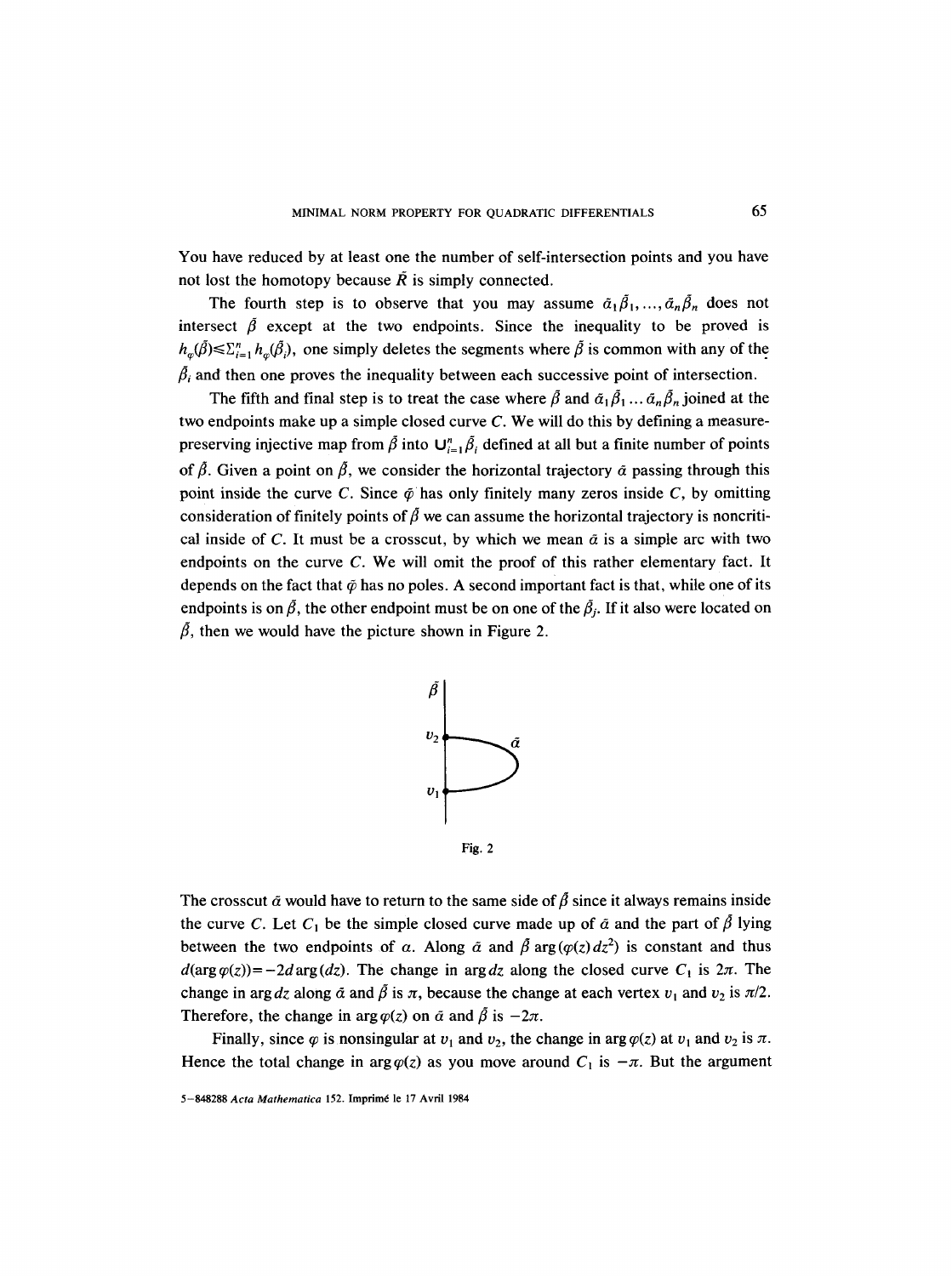principle tells us this must be equal to  $2\pi$  times the number of zeros minus the number of poles. Since there are no poles we have a contradiction and we conclude that the crosscut  $\tilde{\alpha}$  cannot return to  $\tilde{\beta}$ .

We see that the crosscuts map  $\tilde{\beta}$  into  $\mathsf{U}\tilde{\beta}_i$ . Since the measure  $|d\eta|$  is preserved (where  $\zeta = \zeta + i\eta$  is a natural parameter) as you move along horizontal trajectories, we have

$$
h_{\varphi}(\tilde{\beta}) \leq \sum h_{\varphi}(\tilde{\beta}_i) \leq h_{\varphi}(\gamma)
$$

*Remark.* A better form of Lemma 2 is true for measured foliations (which are defined in section 7). Let  $|dv|$  be a measured foliation and let  $\beta$  be any curve which is quasitransversal to the leaves of the foliation *Idol.* (These leaves are the curves along which v=const.) Let  $\gamma$  be any curve with the same endpoints as  $\beta$  and which is homotopic to  $\beta$ . Let  $h_v(\gamma) = \int_{\gamma} |dv|$ . Then  $h_v(\beta) \leq h_v(\gamma)$ . Hence Lemma 2 would follow on letting  $|dv| = |\text{Im} \sqrt{\varphi(z)} dz|$ .

We will not need this stronger form of the lemma. We mention it only to observe that the fact  $\varphi$  is holomorphic is not essential. All that is necessary is that its singularities take a form to which the argument principle can be applied.

LEMMA 3. Let  $\varphi$  be a holomorphic quadratic differential on R with  $\|\varphi\| < \infty$ . Let f *be a quasiconformal self-mapping of R which is homotopic to the identity. Then there exists a constant M such that for every noncritical vertical segment*  $\beta$  *of*  $\varphi$ *, one has* 

$$
h_{\varphi}(\beta) \leq h_{\varphi}(f(\beta)) + M.
$$

The constant M depends on  $\varphi$  and f but not on  $\beta$ .

*Proof.* Let  $\overline{R}$  be the completion of R with the n punctures added to it. So  $\overline{R}$  is compact with no punctures. Since f is quasiconformal, f extends to f a quasiconformal self-mapping of  $\bar{R}$  and  $\bar{f}$  fixes the punctures because f is homotopic to the identity on R. The line element  $ds_{\omega}=|\varphi|^{1/2} |dz|$  determines a finite-valued metric on  $\tilde{R}$ . To see that the distance from a point in R to a puncture is finite, one observes that  $\varphi$  has at most simple poles and so to find the length of a short arc ending at a puncture, one has to calculate an integral of the form  $\int_0^a t^{-1/2} dt$  and this clearly converges.

Let  $f_t$  be the homotopy connecting f to the identity, so  $f_0(p)=p$  and  $f_1(p)=f(p)$ . Let  $l(p)$  be the infimum of the  $\varphi$ -lengths of all curves which go from p to  $f(p)$  and which are homotopic with fixed endpoints to the curve  $f<sub>i</sub>(p)$ . Clearly,  $l(p)$  is a continuous function on the compact set  $\overline{R}$ . Let  $M_1$  be the maximum of this function.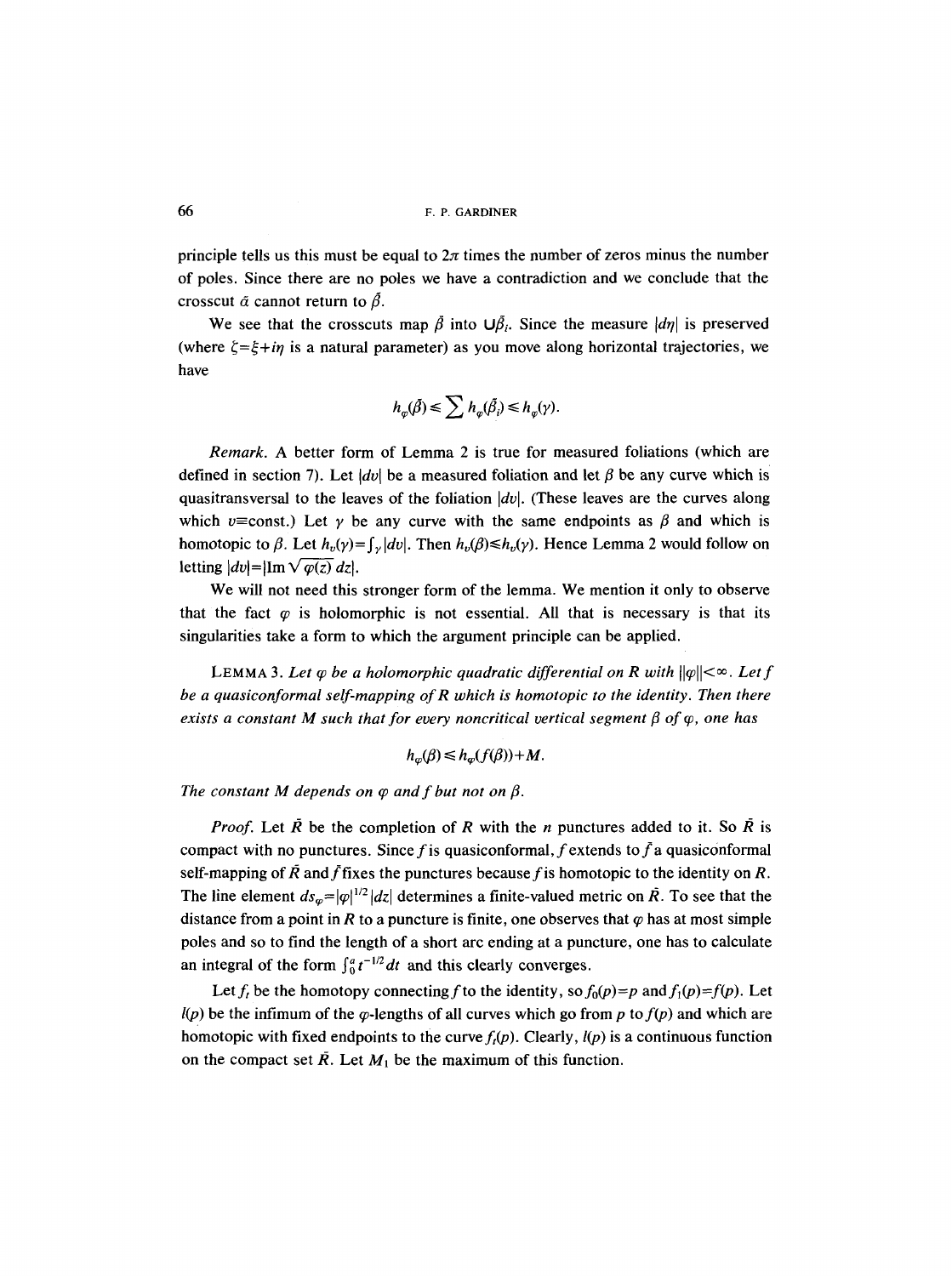Now let  $\beta$  have endpoints p and q. The segment  $\beta$  and the curve which consists of  $f_t(p)$  followed by  $f(\beta)$  and then followed by  $f_{1-t}(q)$  is clearly homotopic to  $\beta$  with fixed endpoints. So by Lemma 2

$$
h_{\varphi}(\beta) \leq h_{\varphi}(f_t(p)) + h_{\varphi}(f(\beta)) + h_{\varphi}(f_{1-t}(q)).
$$

Since the  $\varphi$ -length of a curve is greater than its height and the first and third terms in this inequality are bounded by  $M_1$ , the lemma is proved if we let  $M=2M_1$ .

THEOREM 3. Let  $\varphi$  be a holomorphic quadratic differential on R with  $\|\varphi\| < \infty$ . Let *f be a quasiconformal self-mapping of R which is homotopic to the identity and let*   $\mu(z)=f_z/f_z$  be the Beltrami coefficient of f. Then

$$
\|\varphi\| \le \iint_{R} |\varphi(z)| \, \frac{|1 - \mu(z) \, \varphi(z)| |\varphi(z)||^2}{1 - |\mu(z)|^2} \, dx \, dy \,. \tag{13}
$$

*Proof.* As was mentioned in the remarks to Theorem 1, the noncritical vertical trajectories of  $\varphi$  can be continued indefinitely in both directions. Let  $\psi$  be defined by

$$
\psi(z) = \varphi(f(z)) f_z^2(z) (1 - \mu(z) \varphi(z) / |\varphi(z)|)^2.
$$
 (14)

We will show that  $\psi$  satisfies the hypotheses of Theorem 1. An elementary calculation shows that  $\psi$  is a quadratic differential. From Lemma 3,  $h_{\varphi}(\beta) \leq h_{\varphi}(f(\beta)) + M$  for all noncritical vertical segments  $\beta$ . From the definition of  $h_{\varphi}$ , we have

$$
h_{\varphi}(f(\beta)) = \int_{f(\beta)} |\text{Im}\sqrt{\varphi(f)}\, df|.
$$

Since  $df=f_z dz+f_{\bar{z}}d\bar{z}=f_z(1+\mu(d\bar{z}/dz)) dz$ , by introducing  $\sqrt{\psi}$  from (14), this last integral becomes

$$
h_{\varphi}(f(\beta)) = \int_{\beta} \left| \operatorname{Im} \sqrt{\psi(z)} \left( 1 + \mu \frac{d\bar{z}}{dz} \right) \left( 1 - \mu \frac{\varphi}{|\varphi|} \right)^{-1} dz \right|.
$$

Since  $\varphi(z) dz^2$ <0 along the vertical segment  $\beta$ , one easily sees that  $\varphi/|\varphi| = -d\bar{z}/dz$  along  $\beta$ . The final result is that  $h_{\varphi}(f(\beta))=h_{\psi}(\beta)$ . Hence from Lemma 3,  $h_{\varphi}(\beta)\leq h_{\psi}(\beta)+M$  for all vertical segments  $\beta$ . By Theorem 1, this tells us that

$$
\|\varphi\| \le \iint_{R} |\sqrt{\psi(z)} \sqrt{\varphi(z)}| \, dx \, dy. \tag{15}
$$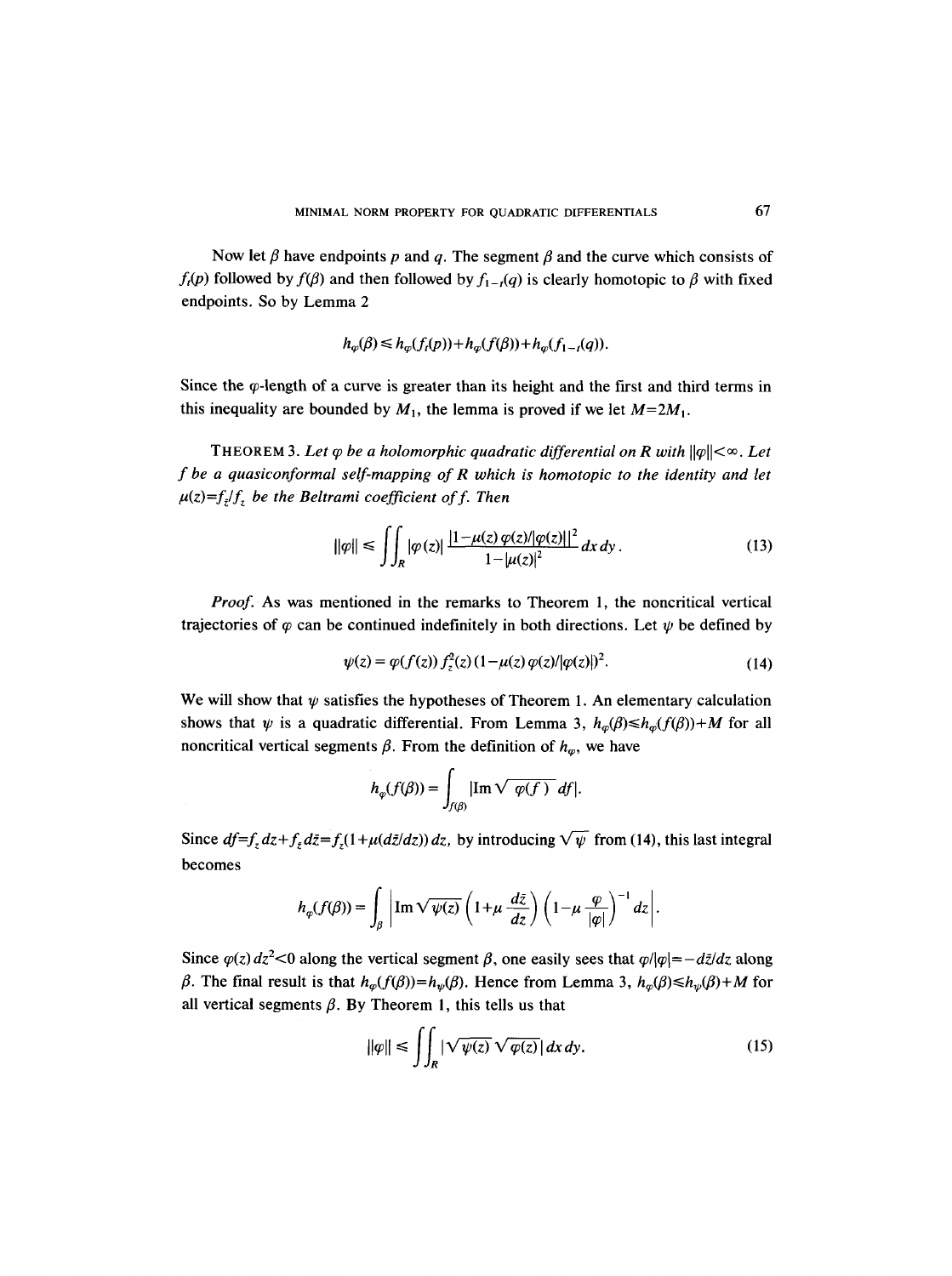Substituting (14) into (15) yields

$$
\|\varphi\| \le \iint_{R} |\varphi(f(z))|^{1/2} |f_z| |1 - \mu \varphi / |\varphi| | |\varphi|^{1/2} dx dy. \tag{16}
$$

Introducing a factor of  $(1-|\mu|^2)^{1/2}$  into the numerator and denominator of (16) and applying Schwarz's inequality yields

$$
\|\varphi\| \le \left(\int \int |\varphi(f(z))| \, |f_z|^2 (1-|\mu|^2) \, dx \, dy\right)^{1/2} \left(\int \int |\varphi| \, \frac{|1-\mu\varphi/|\varphi||^2}{1-|\mu|^2} \, dx \, dy\right)^{1/2}.
$$

The first integral on the right hand side of this expression is simply  $||\varphi||^{1/2}$  and so we have (13).

*Remark* 1. If, instead of using the stronger inequality (4), one uses the inequality (11), then one obtains

$$
\|\varphi\| \le \int\int_R |\varphi(w)| \frac{|1-\mu(z)\varphi(z)|\varphi(z)||^2}{1-|\mu(z)|^2} du dv
$$

where  $w=u+iv=f(z)$ . This is exactly the same as (12.2) of [4, page 111] and it is enough to prove Teichmiiller's uniqueness theorem, but it does not yield (13) which is more useful in Teichmiiller theory [6].

#### **w 5. Minimal norm property again**

Given a closed curve  $\gamma$  in R, define  $h_{\varphi}[\gamma]$  to be the infimum of the values of  $h_{\varphi}(\gamma')$ where  $\gamma'$  varies over all closed curves in R freely homotopic to  $\gamma$ . Let  $\mathcal{S}$  be the set of all homotopy classes of simple closed curves in R which are not homotopically trivial and not homotopic to a puncture. The following is a slight generalization of a theorem of Marden and Strebel [8].

THEOREM 4. Let  $\varphi$  be a holomorphic quadratic differential on R and  $\psi$  another *quadratic differential on R (not necessarily holomorphic). Assume*  $\left|\text{Im} \sqrt{\psi(\zeta)}\right|$  *is a bounded function on R as a function of natural parameters*  $\zeta$ *. Suppose there is a number M* $\geq$ 0 *such that*  $h_{\varphi}[\gamma] \leq h_{\psi}[\gamma] + M$  for all  $\gamma$  in  $\mathcal{S}$ . Then

$$
\|\varphi\| \le \int\int_{R} |\sqrt{\psi} \sqrt{\varphi}| \, dx \, dy \le \|\varphi\|^{1/2} \|\psi\|^{1/2}, \tag{17}
$$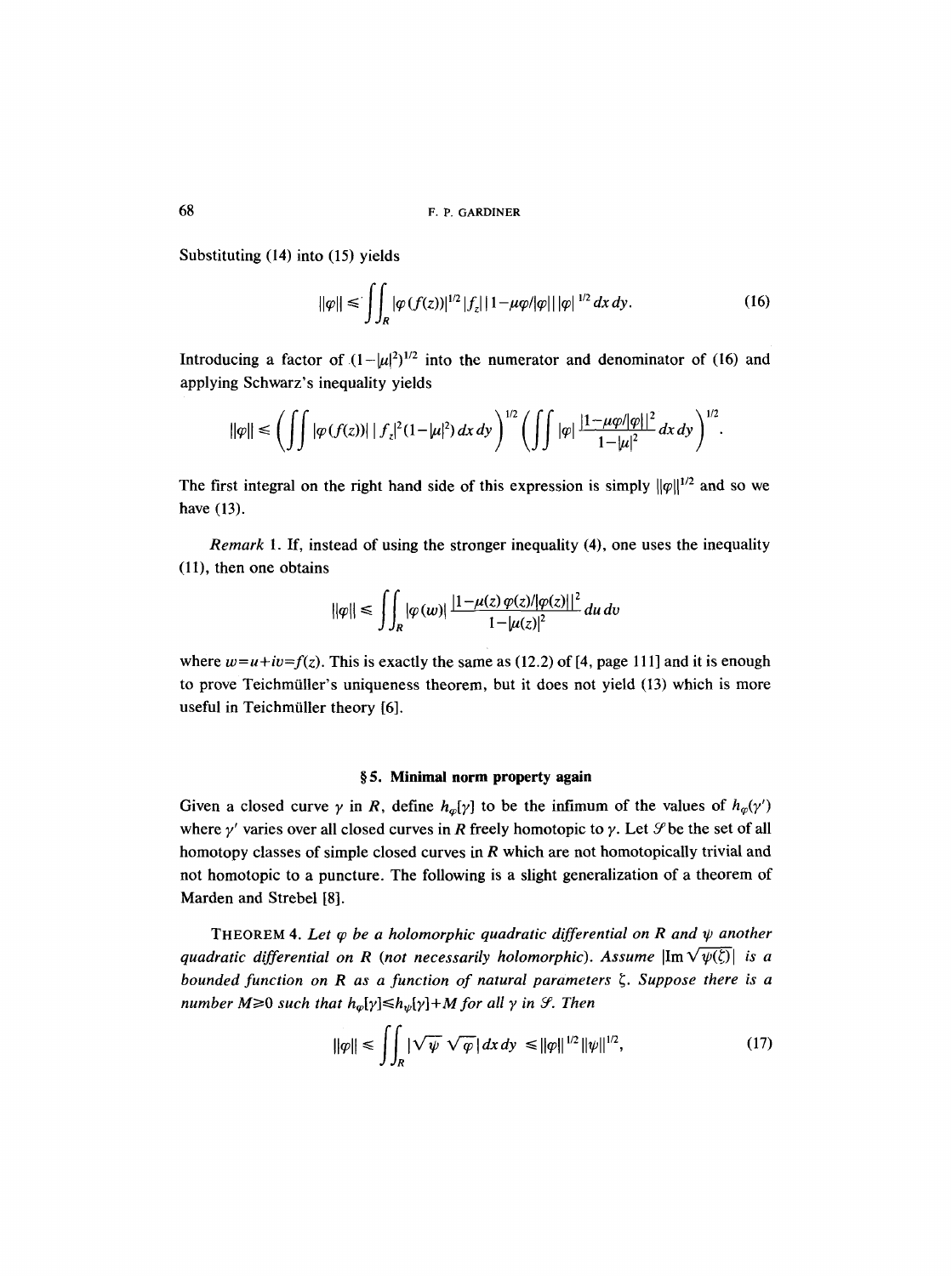and  $||\varphi||=||\psi||$  only if  $\varphi=\psi$ . The same conclusion remains valid if we assume  $h_{\varphi}[\gamma] \leq h_{\psi}[\gamma] + M$  only for those  $\gamma$  which have the special form  $\gamma = \alpha_1 \beta_1 \alpha_2 \beta_2$  where  $\alpha_1$ *and*  $\alpha_2$  *are arbitrarily short horizontal trajectories of*  $\varphi$ *,*  $\beta_1$  *and*  $\beta_2$  *are vertical trajectories of*  $\varphi$  *and the path y is quasitransversal to horizontal trajectories of*  $\varphi$ *.* 

*Remark.* To say that  $\gamma$  is quasitransversal to the horizontal trajectories means  $\gamma$ may move along a horizontal trajectory but if it enters from one side it must exit from the other. The path  $\alpha_1 \beta_1 \alpha_2 \beta_2$  is quasitransversal if it makes alternately left and right turns.

We omit the proof as we cannot improve on the method given by Marden and Strebel [8]. We remark however that their proof remains valid with the weaker hypothesis obtained by introducing the number M. Furthermore, the stronger conclusion (17) goes through in the same way we made the step from formula (9) to (10).

### **w 6. Convergence of quadratic differentials**

Let  $O$  be the space of integrable holomorphic quadratic differentials on R where R is compact except for a finite number of punctures. As before,  $\mathcal{S}$  is the set of homotopy classes of simple closed curves not homotopically trivial and not homotopic to a puncture. Let  $\mathbb{R}_+^{\mathcal{G}}$  have the product topology. The following is contained in the papers of Hubbard and Masur [7] and Marden and Strebel [8].

THEOREM 5. *The mapping*  $\Phi: Q \rightarrow \mathbb{R}_+^{\mathcal{G}}$  defined by  $\Phi(\varphi) = (h_{\varphi}[\gamma]; \gamma \in \mathcal{G})$  is injective *and bicontinuous onto its image.* 

*Proof.* The fact that  $\Phi$  is injective follows from the uniqueness part of Theorem 4. To show that it is continuous assume  $||\varphi_n - \varphi|| \to 0$ . Let  $[\gamma]$  be in *S*. Then there is a representative  $\gamma'$  of [ $\gamma$ ] which is transversal to the horizontal foliation coming from  $\varphi$ . So  $h_{\varphi}(\gamma')=h_{\varphi}[\gamma]$ . For large *n*,  $\gamma'$  will also be transversal to the horizontal foliations of the  $\varphi_n$ . Hence  $h_{\varphi_n}[\gamma]=h_{\varphi_n}(\gamma')$  for large *n*. It is obvious that  $h_{\varphi_n}(\gamma')$  converges to  $h_{\varphi}(\gamma')$ . Hence  $h_{\varphi}[\gamma]$  converges to  $h_{\varphi}[\gamma]$  and this shows  $\Phi$  is continuous.

Now assume  $\varphi_n$  is a sequence of elements of Q and  $h_{\varphi_n}[\gamma]$  converges for each  $\gamma$ in *9*. Then we claim  $\|\varphi_n\|$  is bounded. If not, we may take a subsequence  $\varphi_{n_k}$  for which  $\|\varphi_{n_k}\| \to \infty$ . By forming  $g_k = \varphi_{n_k}/\|\varphi_{n_k}\|$  we get a sequence of elements of Q such that  $||g_k|| = 1$  and  $h_{g_k}[\gamma] \to 0$  for each  $\gamma$  in  $\mathcal{S}$ . Since Q is finite dimensional we may take a limit point g of the sequence  $g_k$ . Then  $||g||=1$  and  $h_g(y)=0$  for all  $\gamma$ . Obviously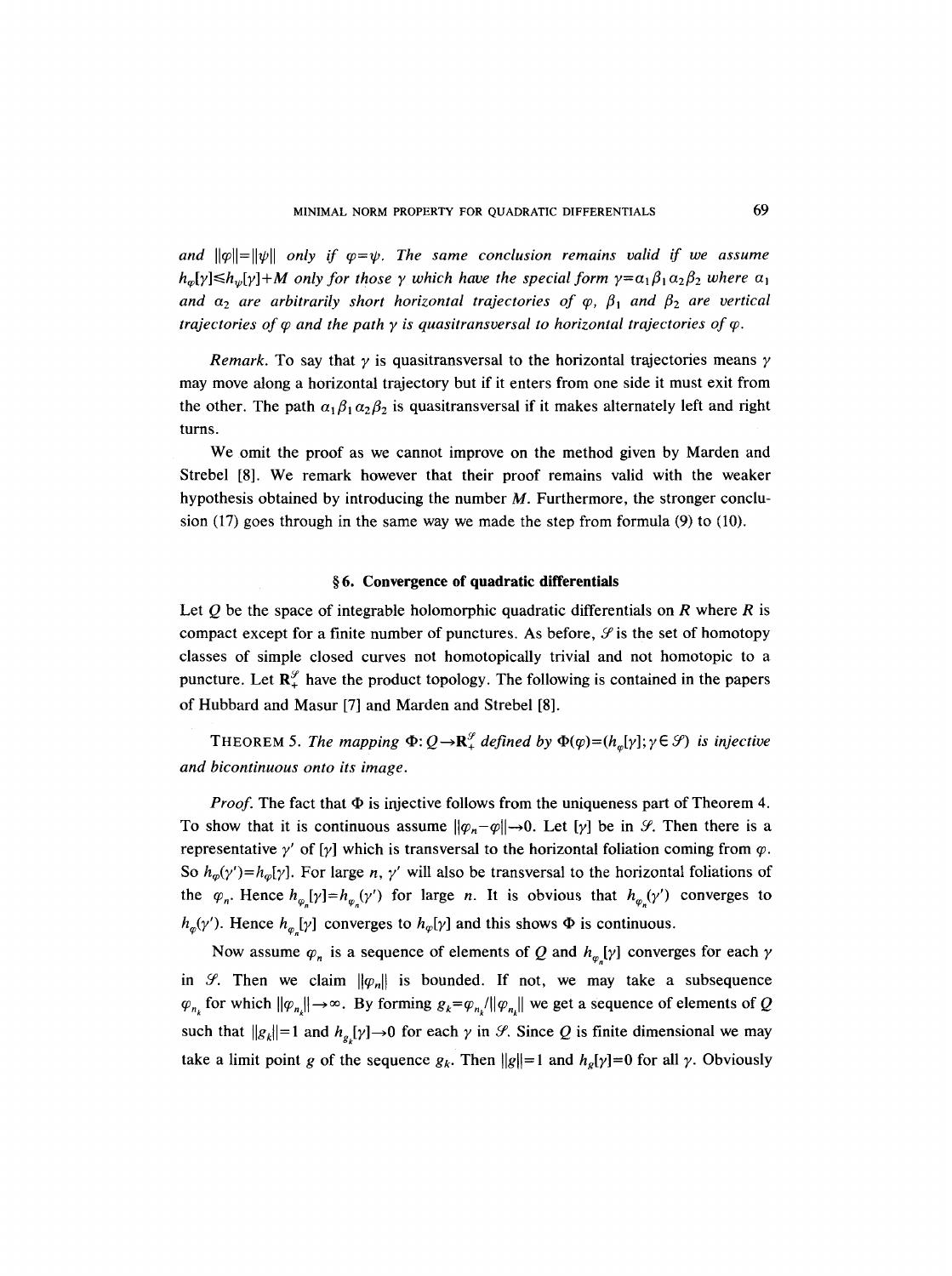this is impossible (Theorem 4 would imply that  $||g||=0$ ). Hence the original sequence  $\varphi_n$ is bounded and, thus, some subsequence  $\varphi_{n_k}$  of it converges to a limit, say  $\varphi_0$ . By the hypothesis any other convergent subsequence would have to converge to a limit with exactly the same heights and, hence to the same limit. Therefore the sequence  $\varphi_n$  itself converges.

#### **w 7. Measured foliations**

Let R be a  $C<sup>1</sup>$  orientable surface of genus g which is compact except for a finite number n of punctures and assume  $3g-3+n>0$ . A measured foliation with measure  $|dv|$  on R with singularities of order  $k_1, ..., k_m$  at the points  $p_1, ..., p_m$  is given by an open cover  $U_i$  of  $R - \{p_1, \ldots, p_m\}$  and  $C^1$  functions  $v_i$  on each  $U_i$  such that

(a)  $dv_i = \pm dv_i$  on  $U_i \cap U_i$ .

(b) At each point  $p_i$  there is a local C<sup>1</sup>-chart  $(u, v): V \rightarrow \mathbb{R}^2$  such that for  $z=u+iv$ ,  $dv_i = \text{Im}(z^{k/2} dz)$  on  $V \cap U_i$  for some branch of  $z^{k/2}$  in  $U_i \cap V$ .

(c)  $k_i \ge 0$  at all points  $p_i$  in R and  $k_i \ge -1$  if  $p_i$  is a puncture of R.

The leaves of the foliation are curves along which v is constant. The height of an arc  $\gamma$  is defined analogously to the way it was in (2);  $h_v(y) = \int_x |dv|$ . Moreover the height of an element [y] of  $\mathcal G$  is defined by  $h_v[y] = \inf h_v(y')$  where the infimum is taken over all  $\gamma' \in [\gamma]$ . We will denote a measured foliation by the symbol  $|dv|$ . Two measured foliations  $|dv_1|$  and  $|dv_2|$  are called measure equivalent if  $h_{v}[\gamma]=h_{v}[\gamma]$  for all  $\gamma$  in  $\mathcal{S}$ .

THEOREM 6 [7]. *Given a measured foliation Idol on R and a complex structure on R, there exists a unique holomorphic quadratic differential*  $\varphi$  *in Q such that the foliation given by the horizontal trajectories of*  $\varphi$  *and the measure*  $\left|\text{Im}\sqrt{\varphi}\,dz\right|$  *is measure equivalent to*  $|dv|$ *.* 

*Proof.* The uniqueness is taken care of by Theorem 4 (or the part of Theorem 5 which says that  $\Phi$  is injective). The existence depends on the following general facts.

(1) Given a measured foliation, there is a measure equivalent foliation which has a transverse measured foliation [7].

- (2) The convergence criterion contained in Theorem 5.
- (3) The density of Jenkins-Strebel differentials [5, 8].
- (4) The existence of Jenkins-Strebel differentials with prescribed heights [11].
- (5) The existence of solutions to the Beltrami equation [2].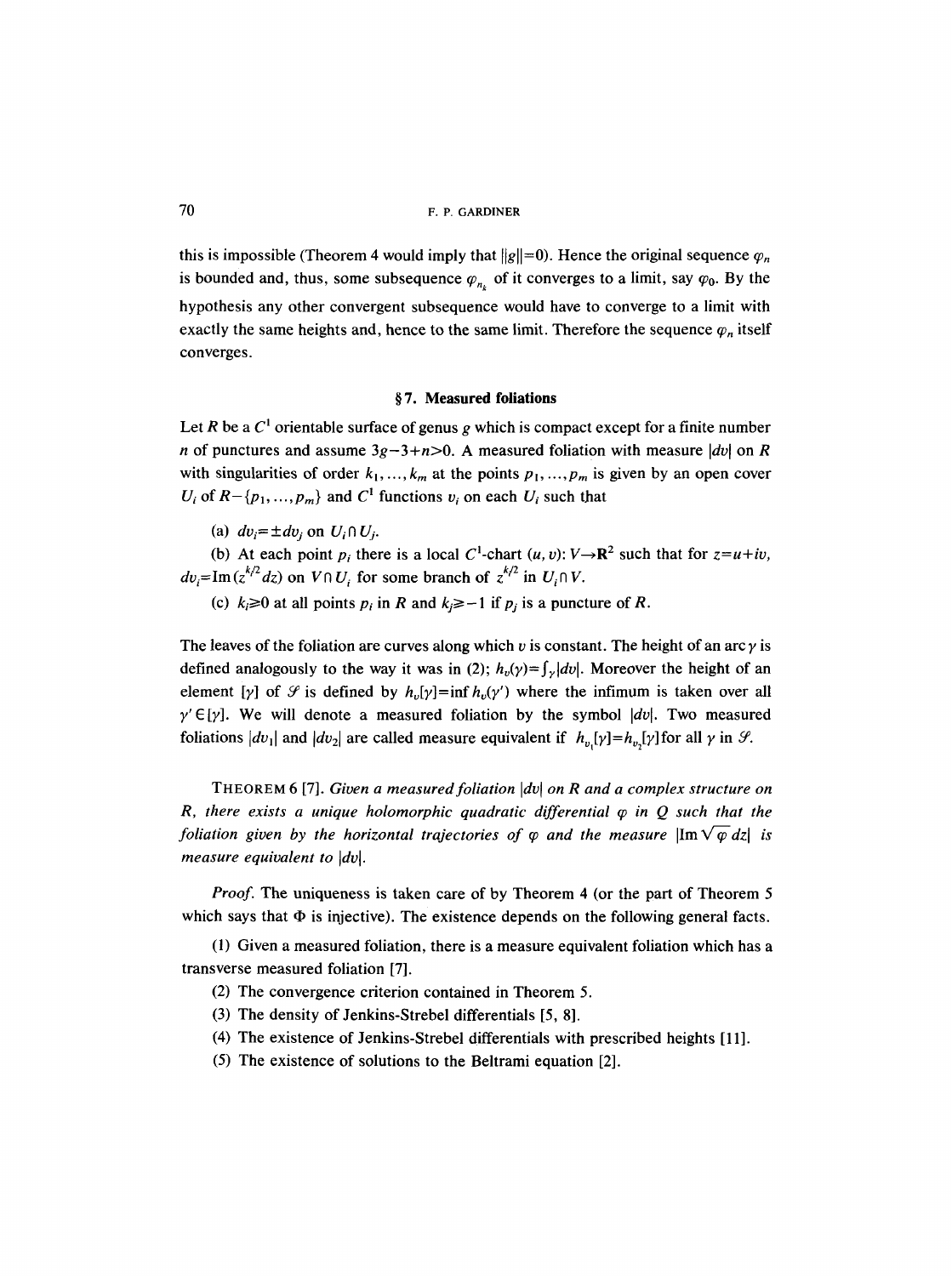Before giving the proof we need to explain items (3) and (4).

A Jenkins-Strebel differential  $\varphi$  on R is an element of Q all of whose noncritical horizontal trajectories are closed. The totality of all these noncritical trajectories form an open set in R with at most  $3g-3+n$  components and each component is a cylinder (or annulus). Each cylinder has a height which is measured by the vertical measure  $|Im\sqrt{\varphi(z)}dz|$ . Given any set of m ( $\leq 3g-3+n$ ) elements  $[\gamma_1],...,[\gamma_m]$  of  $\mathcal G$  representable by disjoint simple closed curves and any set of positive numbers  $h_1, ..., h_m$ , there exists a Jenkins-Strebel differential  $\varphi$  with associated of cylinders  $A_1, ..., A_m$  such that the core curve of each  $A_i$  is in the homotopy class of  $\gamma_i$  and such that the height of  $A_i$  is  $h_i$ . By the core curve of  $A_i$  we mean a curve which loops around  $A_i$  once. This fact is proved most neatly by Renelt [11].

The second important fact is that Jenkins-Strebel differentials are dense in Q. This was first proved for compact surfaces by Douady and Hubbard [5] and in the case we consider here is proved by Marden and Strebel [8].

# *Outline of proof of existence part of Theorem 6.*

*Step* 1. Given the measured foliation on R, replace it by a measure equivalent foliation *Idol* which possesses a transverse measured foliation *Idul.* We require the mapping which takes the horizontal and vertical trajectories of  $z<sup>k</sup> dz<sup>2</sup>$  in a neighborhood of the origin in the complex plane onto the horizontal trajectories of a singularity of  $|dv|$  and  $|du|$  to be a  $C^1$ -mapping.

*Step* 2. From the two measured foliations we construct a quadratic differential as follows. Given coordinate patches  $U_1$  and  $U_2$ , let  $u_i$  and  $v_i$  represent u and v in  $U_1$ . If  $u_1$  is given, pick the sign of  $v_1$  so that  $f_1=u_1+iv_1$  has positive Jacobian in  $U_1$ . In the patch  $U_2$  let  $u_2$  be given and select the sign of  $v_2$  so that  $f_2 = u_2 + iv_2$  has positive Jacobian. In  $U_1 \cap U_2$  we know that  $u_1 = \pm u_2 + (const)$ . Because of the Jacobian condition, we must have  $v_1 = \pm v_2 + (const)$  with the signs occurring in the same order. Thus  $f_1 = \pm f_2 + \text{(const)}.$ 

*Step* 3. We introduce a complex structure on R and a holomorphic quadratic differential such that the heights of  $\psi$  with respect to this complex structure are the same as the heights of *Idol.* The way to do this is to form the Beltrami differential  $\mu(z)$  ( $dz/dz$ )=(f<sub>i)z</sub>/(f<sub>i</sub>)<sub>z</sub> where the f<sub>i</sub> are the mappings in Step 2. Notice that the sign of  $\mu$ is unambiguously defined in overlapping patches  $U_i \cap U_j$ . The condition that the Jacobian is positive and that the transition mappings are  $C<sup>1</sup>$  in a neighborhood of singularities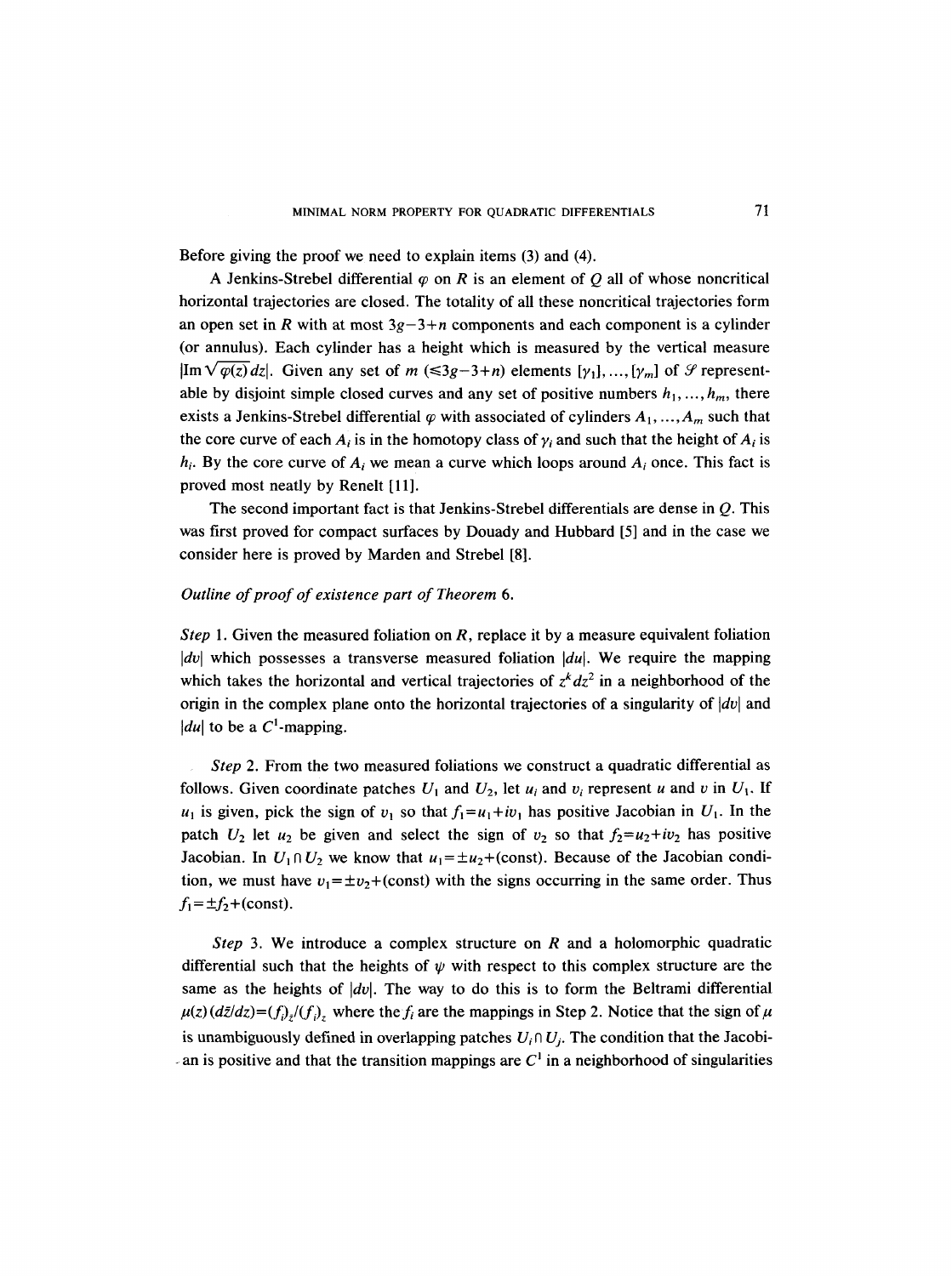ensures that  $\|\mu\|_{\infty}$ <1. Hence, the Beltrami equation can be solved [2] and a complex structure introduced on R with respect to which the  $f_i$  are holomorphic. Let  $z_1$  be a local parameter for this new complex structure and form

$$
\psi(z_1) dz_1^2 = \left(\frac{\partial f}{\partial z_1} dz_1\right)^2.
$$

Using the Cauchy-Riemann equations a calculation shows that  $\text{Im}\sqrt{\psi(z_1)}dz_1 = dv$ .

*Step* 4. Take a sequence  $\psi_n$  of Jenkins-Strebel differentials on  $R_\mu$  which converge to  $\psi$ . Then construct on R a sequence  $\varphi_n$  of Jenkins-Strebel differentials such that  $\varphi_n$ has the same core curves as  $\psi_n$  with the same corresponding heights. Now apply the convergence theorem (Theorem 5). Since the heights of  $\varphi_n$  converge,  $\varphi_n$  converges to a holomorphic quadratic differential  $\varphi$  on R with the same heights that  $\psi$  has on  $R_{\mu}$ . Finally, observe that since  $h_{\psi}[\gamma] = h_{\nu}[\gamma]$  we also have  $h_{\varphi}[\gamma] = h_{\nu}[\gamma]$  for all  $\gamma$  in  $\mathcal{S}$ .

#### **w 8. The norm functional on Teichmiiller space**

Let the Riemann surface R together with the measured foliation  $|dv|$  be given. As usual, R is compact except for a finite number of punctures. One can pose an extremal problem which is a kind of generalization of extremal module. Let *C(R)* be the set of all continuous quadratic differentials  $\psi dz^2$  on R. Let  $Q(R)$  be the subset of  $C(R)$  consisting of those elements which are holomorphic. Let

$$
M[v] = \inf \{ ||\psi||; \text{ where } \psi \in C(R) \text{ and } h_{\psi}[\gamma] \ge h_{\psi}[\gamma] \text{ all } \gamma \text{ in } \mathcal{S} \}.
$$
 (18)

Notice that  $M[v]$  depends only on the measure class of the measured foliation  $|dv|$  since the dependency on the measured foliation only enters through the numbers  $h<sub>v</sub>[y]$ . Furthermore, *M[v]* depends on the complex structure for R. This dependency comes through the definition

$$
h_{\psi}[\gamma] = \inf_{\gamma' \sim \gamma} \int_{\gamma'} |\operatorname{Im} \sqrt{\psi(z)} dz|
$$

since the entity  $\left|\text{Im} \sqrt{\psi(z)} dz\right|$  depends on the complex structure.

THEOREM 7. Let  $|dv|$  be a measured foliation on R. The infimum  $M[v]$  in (18) is *achieved by a unique element*  $\varphi$  *of C(R). It is the same*  $\varphi$  *as the unique holomorphic quadratic*  $\varphi$  *in Theorem 6 for which*  $h_{\varphi}[\gamma]=h_{\upsilon}[\gamma]$  *for all*  $\gamma$  *in*  $\varphi$ *.*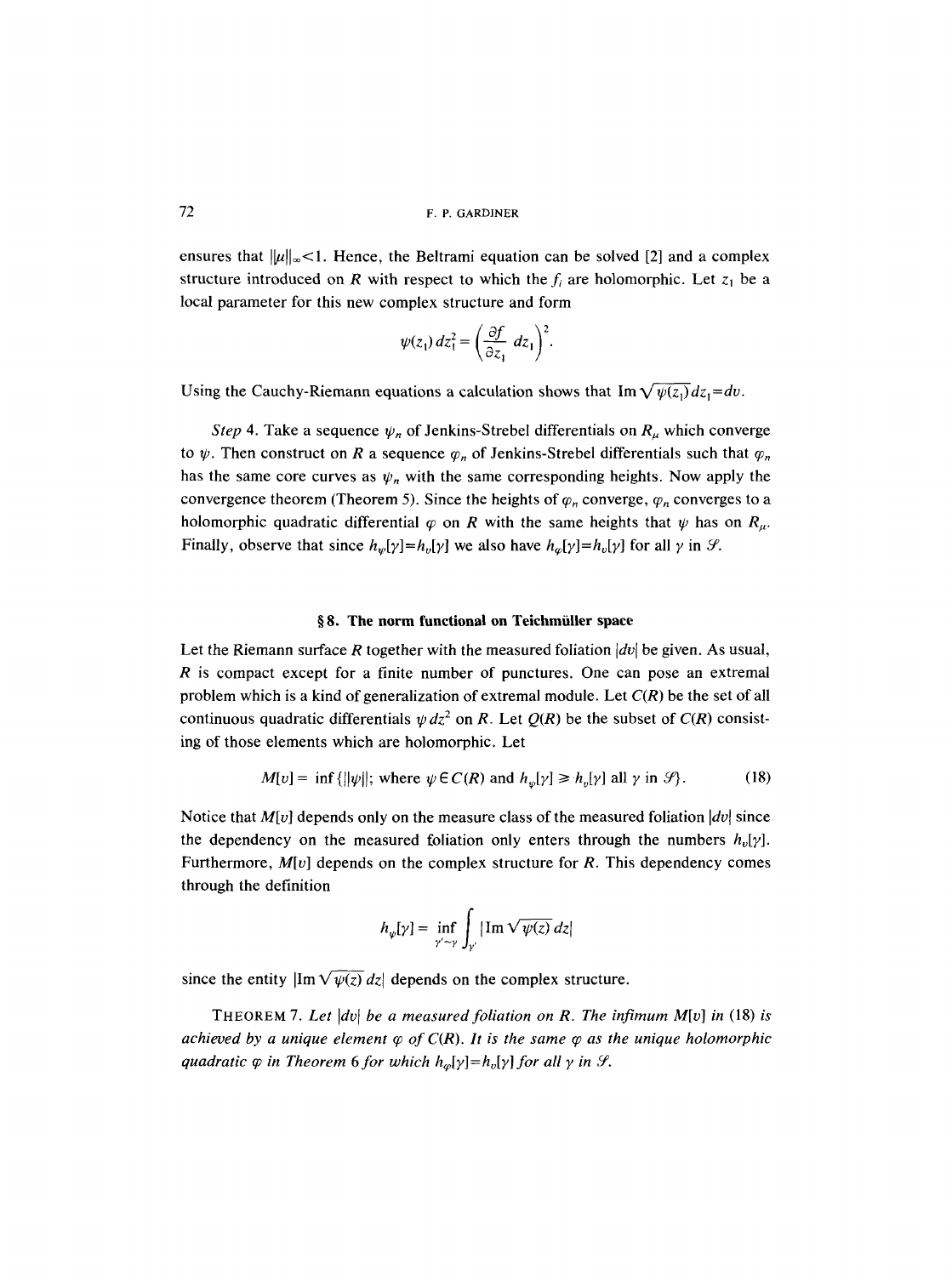*Proof.* Theorem 6 tells us that there is a holomorphic quadratic differential  $\varphi$  for which  $h_n[\gamma]=h_m[\gamma]$  for all  $\gamma$  in  $\mathcal G$  and Theorem 4 tells us that  $||\varphi|| \le ||\psi||$  and equality holds only if  $\varphi = \psi$ .

Now let  $[f_1, R_1]$  be a point in the Teichmüller space. This means  $f: R \rightarrow R_1$  is a quasiconformal mapping and the class  $[f_1, R_1]$  consists of all similar pairs  $(f_2, R_2)$ with  $f_2: R \rightarrow R_2$  for which there is a conformal map  $c: R_1 \rightarrow R_2$  such that  $f_2^{-1} \circ c \circ f_1$  is homotopic to the identity. The class  $[f_1, R_1]$  depends only on  $\mu_1 = f_1 f_1 f_2$  and we say  $\mu_1 \sim \mu_2$  if  $(f_1, R_1)$  and  $(f_2, R_2)$  are similar in the above sense. When  $\mu = f_i/f_j$ , we will write  $R_{\mu}$  in place of  $R_{\mu}$ .

The measured foliation  $|dv|$  induces by its heights a measure class of measured foliations on all of the surfaces  $R_u$ , by considering the measure  $|dv \circ f^{-1}|$ . Clearly  $h_{\nu}(\gamma) = h_{\nu \circ f^{-1}}(f(\gamma))$ . Also it is clear, since  $c \circ f_1(\gamma)$  is homotopic to  $f_2(\gamma)$ , that the induced measure class of measured foliations on  $R_{\mu}$  depends only on the Teichmüller class of  $\mu$ . Therefore, the solution  $M_{\mu}[v] = M[v \circ f^{-1}]$  to the infimum problem (18) on the surface  $R_{\mu}$  depends only on the Teichmüller class of  $\mu$ . So for fixed v, we may consider  $M_{\mu}[v]$ to be a function on Teichmüller space.

LEMMA 4. 
$$
K^{-1}M[v] \leq M_{\mu}[v] \leq KM[v]
$$
 where  $K = (1 + ||\mu||_{\infty})/(1 - ||\mu||_{\infty})$ .

*Proof.* Let  $\varphi_\mu$  be the unique holomorphic quadratic differential on  $R_\mu$  for which  $h_v[\gamma]=h_v[f(\gamma)]$ . We know that  $M_u[v]=\|\varphi_u\|$ . Let  $\gamma$  be any loop in R. Then

$$
\int_{f(\gamma)} |\text{Im}\sqrt{\varphi_{\mu}(w)}\,dw| = \int_{\gamma} |\text{Im}\sqrt{\varphi_{\mu}(f(z))}f_{z}(1+\mu(d\bar{z}/dz))\,dz| \leq (1+k) \,l_{\bar{\varphi}}(\gamma)
$$

where  $\tilde{\varphi}(z) = \varphi_{\mu}(f(z)) f_z^2$  and  $l_{\varphi}(\gamma)$  is the  $\tilde{\varphi}$ -length of  $\gamma$ . Since this inequality holds for every path  $\gamma$ , we see that  $h_{\varphi}[\gamma] \leq (1 + k) l_{\varphi}[\gamma]$  for all  $\gamma$ . Therefore

$$
\|\varphi\| \le (1+k)^2 \iint_R |\varphi_\mu(f(z))|^2 |f_z|^2 dx dy \le \frac{(1+k)^2}{1-k^2} \|\varphi_\mu\|
$$

and this yields  $M[v] \le K M_u[v]$ . The opposite inequality follows by applying the same reasoning to the quasiconformal mapping  $f^{-1}$ .

*Remark.* Lemma 4 shows that  $M_u[v]$  is a continuous function on  $T(R)$  since clearly  $K^{-1}M_{\sigma}[v] \leq M_{\mu}[v] \leq KM_{\sigma}[v]$  where K is the dilatation of the mapping  $f^{\sigma} \circ (f^{\mu})^{-1}$ .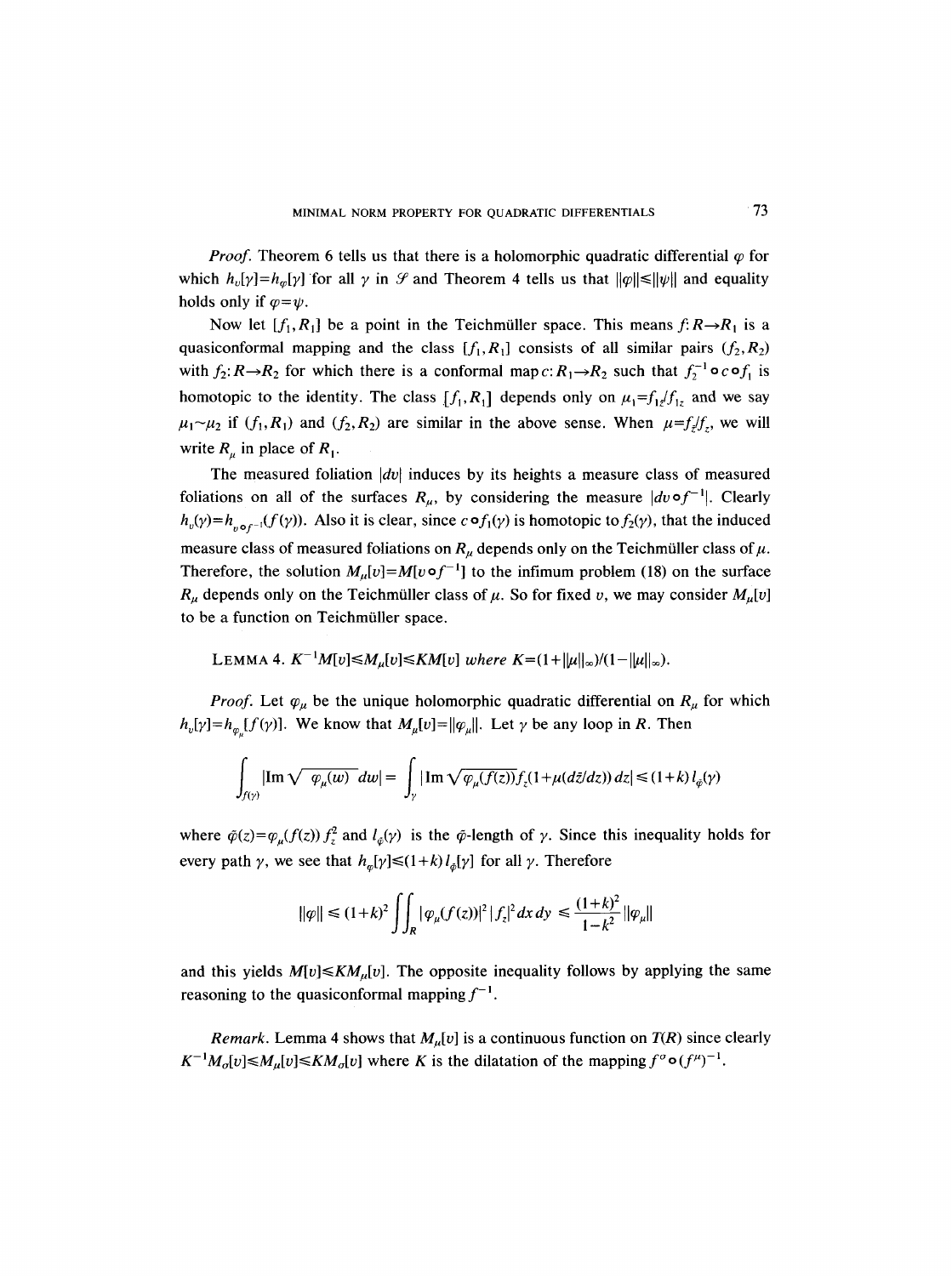THEOREM 8.  $M<sub>u</sub>[v]$  is a differentiable function on the Teichmüller space T(R) and

$$
\log M_{\mu}[v] = \log M[v] + 2 \operatorname{Re} \frac{1}{\|\varphi\|} \iint_{R} \mu \varphi \, dx \, dy + o(\|\mu\|_{\infty})
$$

*where*  $\varphi$  *is the unique holomorphic quadratic differential on R for which*  $\lim_{\mathcal{V}} \sqrt{\varphi(z)} dz$ *realizes the measured foliation with measure*  $|dv|$ *.* 

*Proof.* Let  $\varphi_{\mu}$  be the unique holomorphic quadratic differential on  $R_{\mu}$  with the same heights as  $|dv \circ f^{-1}|$  where  $f: R \to R_u$  and  $f_{\bar{z}}/f_{\bar{z}} = \mu$ . Form the differential

$$
\tilde{\varphi}(z) = \varphi_{\mu}(f(z)) f_z^2 \left( 1 - \mu(z) \frac{\varphi(z)}{|\varphi(z)|} \right)^2.
$$
 (19)

 $\tilde{\varphi}$  is a quadratic differential on R and there exists a constant M such that for every vertical segment  $\beta$  on R we have

$$
\int_{\beta} |\operatorname{Im} \sqrt{\varphi(z)} dz| \leq \int_{\beta} |\operatorname{Im} \sqrt{\tilde{\varphi}(z)} dz| + M.
$$

The reason for this is  $\int_{\beta} |\text{Im} \sqrt{\tilde{\varphi}(z)} dz| = \int_{\beta} |\text{Im} \sqrt{\varphi_{\mu}(f)} dz|$ , where  $\tilde{\beta} = f(\beta)$ . Take  $\gamma$  on R of the form  $\gamma = \alpha_1 \beta_1 \alpha_2 \beta_2$  where  $\alpha_2$  and  $\beta_2$  may both reduce to a point. By Theorem 4 we may consider only those elements of  $\mathcal{S}$  which are of this form where the  $\varphi$ -lengths of  $\alpha_1$  and  $\alpha_2$  are arbitrarily small. Let  $\tilde{\gamma} = f(\gamma)$  and similarly  $\tilde{\alpha}_i = f(\alpha_i)$  and  $\tilde{\beta}_i = f(\beta_i)$  for  $i=1$ and 2. The bound on  $\|\mu\|_{\infty}$  forces a bound on the  $\varphi_{\mu}$ -lengths of  $\tilde{\alpha}_1$  and  $\tilde{\alpha}_2$  because of Lemma 4.

Now  $h_{\omega}[\tilde{\gamma}]=h_{\omega}[\gamma]$  by the definition of  $\varphi$  and  $\varphi_{\mu}$ . Hence  $h_{\varphi}[\gamma] \leq \int_{\gamma} |{\rm Im}\sqrt{\varphi_u(w)} dw| \leq \int_{\hat{\beta},\upsilon,\hat{\beta}} |{\rm Im}\sqrt{\varphi_u(w)} dw| + M = \int_{\beta,\upsilon,\beta} |{\rm Im}\sqrt{\varphi(z)} dz| + M$ . Thus  $h_{\varphi}(\beta_1 \cup \beta_2) \leq h_{\varphi}(\beta_1 \cup \beta_2) + M$ . This is true for every pair of vertical segments  $\beta_1$  and  $\beta_2$ which, after joining short horizontal segments  $\alpha_1$  and  $\alpha_2$ , become closed curves transversal to the horizontal foliation of  $\varphi$ . We conclude that

$$
\iint_{R} |\varphi| \, dx \, dy \le \iint_{R} |\sqrt{\varphi}| |\sqrt{\varphi}| \, dx \, dy. \tag{20}
$$

Upon multiplying the integrand on the right hand side of (20) in numerator and denominator by  $|f_z|(1-|\mu|^2)^{1/2}$  and applying Schwarz's inequality (with the term  $|\sqrt{\varphi_{\mu}(f(z))}| |f_z| (1-|\mu|^2)^{1/2}$  lumped together), we find that

$$
\|\varphi\| \leq \|\varphi_{\mu}\|^{1/2} \bigg(\int \int_R |\varphi(z)| \, \frac{|1-\mu(\varphi/|\varphi|)|^2}{1-|\mu|^2} \, dx \, dy\bigg)^{1/2}.
$$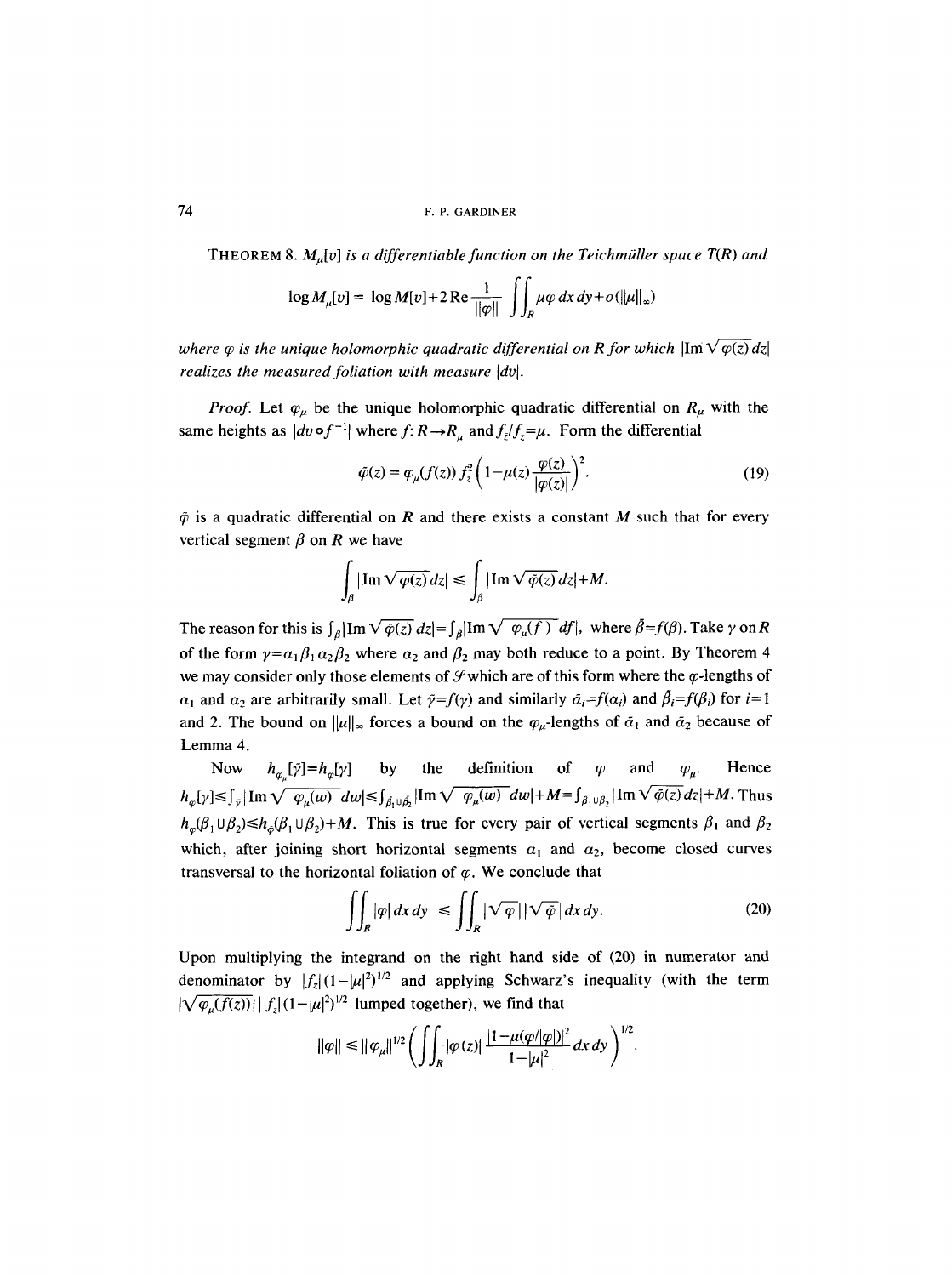Squaring both sides and dividing by  $\|\varphi\| \|\varphi_{\mu}\|$  we get

$$
\frac{\|\varphi\|}{\|\varphi_{\mu}\|} \le \frac{1}{\|\varphi\|} \int \int |\varphi| \, \frac{|1-\mu(\varphi/|\varphi|)|^2}{1-|\mu|^2} \, dx \, dy \le 1 - \frac{2}{\|\varphi\|} \text{Re} \int \int \mu \varphi \, dx \, dy + O(\|\mu\|_{\infty}^2)
$$

and so

$$
\log ||\varphi_{\mu}|| \ge \log ||\varphi|| + 2 \operatorname{Re} \frac{1}{||\varphi||} \iint_{R} \mu \varphi + O(||\mu||_{\infty}^{2}).
$$

To get a reverse inequality we will apply a similar argument to the inverse mapping  $f_1$  of  $f$ ;  $f_1^{-1}$  of  $f(z) = z$ . The Beltrami coefficient  $\mu_1$  of  $f_1$  is related to  $\mu$  by  $\mu_1(f(z)) = -\mu(z)/\theta$  where  $\theta = \bar{f}_z/f_z$ . Note that  $\|\mu\|_{\infty} = \|\mu_1\|_{\infty}$ . The analogous argument yields

$$
\frac{\|\varphi_{\mu}\|}{\|\varphi\|} \le \frac{1}{\|\varphi_{\mu}\|} \ \int\!\!\!\int_{R_{\mu}} |\varphi_{\mu}| \ \frac{|1-\mu_1(\varphi_{\mu}/|\varphi_{\mu}|)|^2}{1-|\mu_1|^2},
$$

and so

$$
\log \|\varphi\| \ge \log \|\varphi_{\mu}\| + 2 \operatorname{Re} \frac{1}{\|\varphi_{\mu}\|} \int_{R_{\mu}} \mu_1 \varphi_{\mu} + O(\|\mu\|_{\infty}^2).
$$

The integral on the right hand side of this inequality transforms into

$$
-2\operatorname{Re}\frac{1}{\|\varphi_{\mu}\|}\iint_{R}\mu(z)\,\varphi_{\mu}(f(z))\,f_{z}^{2}(z)\,dx\,dy.
$$

Notice that as long as we assume  $\mu$  is C<sup>1</sup> on the interior of R, then  $\varphi_u(f(z)) f_z^2(z)$ converges uniformly to  $\varphi(z)$  as  $\|\mu\|_{\infty}\to 0$ . Also Lemma 4 shows that  $\|\varphi_{\mu}\|$  converges to  $\|\varphi\|$ . The fact that  $\varphi_{\mu}(f(z))f_{z}^{2}(z)$  converges in L<sub>1</sub>-norm to  $\|\varphi\|$  follows from the next well-known lemma in functional analysis.

LEMMA 5. Suppose  $f_n(z)$  is a sequence of  $L_1$  functions on a domain D. Suppose *fn(z) converges uniformly on compact subsets of D to f(z) and suppose*   $||f_n|| = \int \int_D |f_n(z)| dx dy \rightarrow \int \int_D |f(z)| dx dy = ||f||$ . *Then*  $||f_n - f|| \rightarrow 0$ .

#### **References**

[1] ABIKOFF, W., *The real analytic theory of Teichmiiller space.* Springer Lecture Notes in Mathematics, 820 (1980).